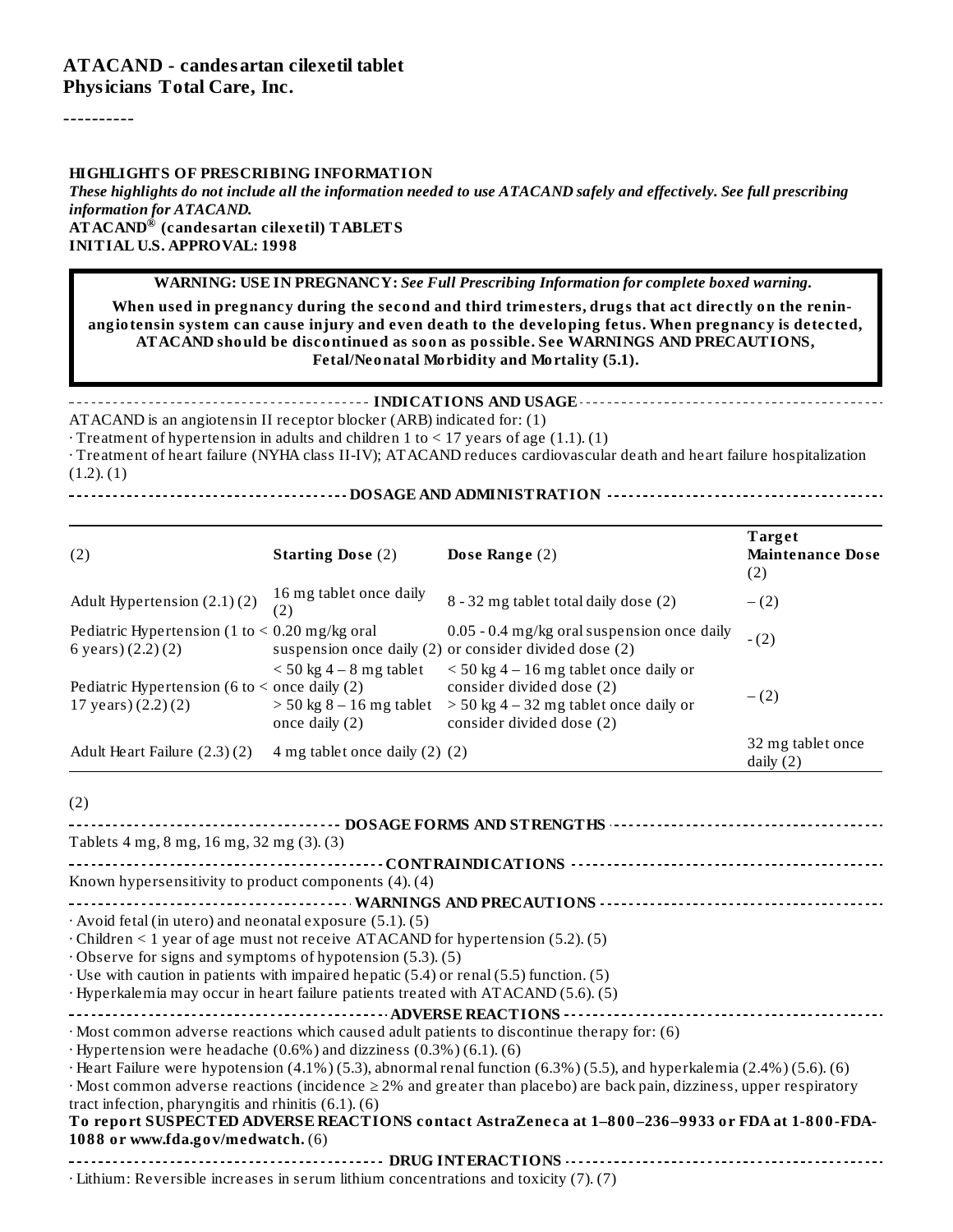· NSAIDS use may lead to increased risk of renal impairment and loss of antihypertensive effect (7). (7)

**USE IN SPECIFIC POPULATIONS**

· *Nursing Mothers*: Either nursing or drug should be discontinued (8.3). (8) · *Pediatrics*: Children < 1 year of age must not receive ATACAND for hypertension (5.2). Inhibitors of the renin-

angiotensin system can cause renal abnormalities in neonatal animals (12.3). (8)

· *Geriatrics*: No overall difference in efficacy or safety vs. younger adult patients, but greater sensitivity of some older individuals cannot be ruled out (8.5). (8)

#### **See 17 for PATIENT COUNSELING INFORMATION.**

**Revised: 2/2012**

#### **FULL PRESCRIBING INFORMATION: CONTENTS\* Warning Us e in Pregnancy 1 INDICATIONS AND USAGE** 1.1 Hypertension 1.2 Heart Failure **2 DOSAGE AND ADMINISTRATION** 2.1 Adult Hypertension 2.2 Pediatric Hypertension 1 to < 17 Years of age 2.3 Adult Heart Failure **3 DOSAGE FORMS and STRENGTHS 4 CONTRAINDICATIONS 5 WARNINGS AND PRECAUTIONS** 5.1 Fetal/Neonatal Morbidity and Mortality 5.2 Morbidity in Infants 5.3 Hypotension 5.4 Impaired Hepatic Function 5.5 Renal Function Deterioration 5.6 Hyperkalemia **6 ADVERSE REACTIONS** 6.1 Clinical Studies Experience 6.2 Postmarketing Experience 6.3 Laboratory Test Findings **7 DRUG INTERACTIONS 8 USE IN SPECIFIC POPULATIONS** 8.1 Pregnancy 8.2 Labor and Delivery 8.3 Nursing Mothers 8.4 Pediatric Use 8.5 Geriatric Use **10 OVERDOSAGE 11 DESCRIPTION 12 CLINICAL PHARMACOLOGY** 12.1 Mechanism of Action 12.2 Pharmacodynamics 12.3 Pharmacokinetics **13 NONCLINICAL TOXICOLOGY** 13.1 Carcinogenesis, Mutagenesis, Impairment of Fertility **14.1 Hypertension 14.2 Heart Failure 16 HOW SUPPLIED/STORAGE AND HANDLING 17 PATIENT COUNSELING INFORMATION**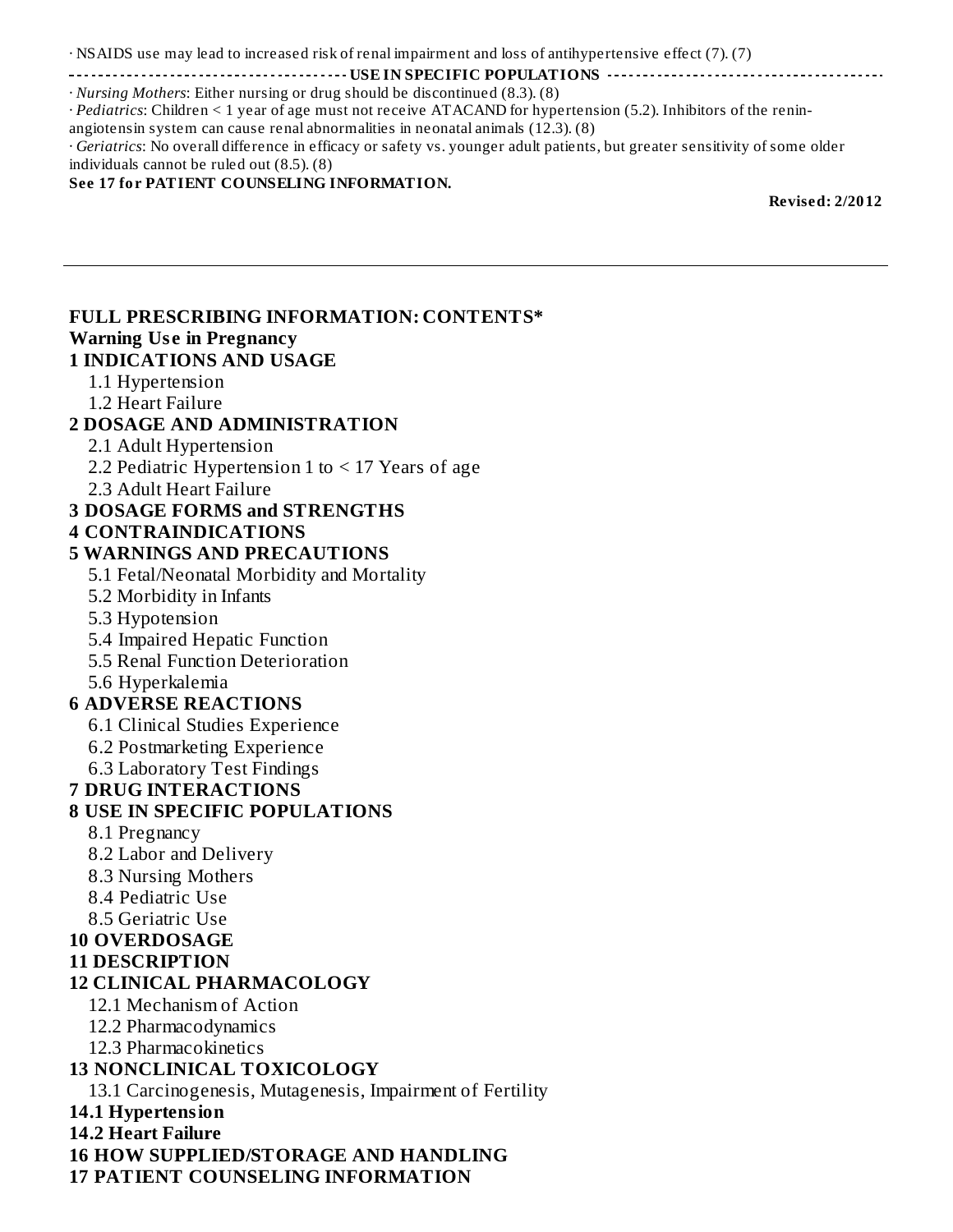\* Sections or subsections omitted from the full prescribing information are not listed.

#### **FULL PRESCRIBING INFORMATION**

#### **Warning Us e in Pregnancy**

**When us ed in pregnancy during the s econd and third trimesters, drugs that act directly on the renin-angiotensin system can caus e injury and even death to the developing fetus.** When pregnancy is detected, ATACAND should be discontinued as soon as possible *[see WARNINGS AND PRECAUTIONS, Fetal/Neonatal Morbidity and Mortality (5.1)].*

#### **1 INDICATIONS AND USAGE**

#### **1.1 Hypertension**

ATACAND is indicated for the treatment of hypertension in adults and children 1 to  $\leq$  17 years of age. It may be used alone or in combination with other antihypertensive agents.

#### **1.2 Heart Failure**

ATACAND is indicated for the treatment of heart failure (NYHA class II-IV) in adults with left ventricular systolic dysfunction (ejection fraction ≤ 40%) to reduce cardiovascular death and to reduce heart failure hospitalizations *[see CLINICAL STUDIES (14.2)]*. ATACAND also has an added effect on these outcomes when used with an ACE inhibitor.

#### **2 DOSAGE AND ADMINISTRATION**

#### **2.1 Adult Hypertension**

Dosage must be individualized. Blood pressure response is dose related over the range of 2 to 32 mg. The usual recommended starting dose of ATACAND is 16 mg once daily when it is used as monotherapy in patients who are not volume depleted. ATACAND can be administered once or twice daily with total daily doses ranging from 8 mg to 32 mg. Larger doses do not appear to have a greater effect, and there is relatively little experience with such doses. Most of the antihypertensive effect is present within 2 weeks, and maximal blood pressure reduction is generally obtained within 4 to 6 weeks of treatment with ATACAND.

No initial dosage adjustment is necessary for elderly patients, for patients with mildly impaired renal function, or for patients with mildly impaired hepatic function *[see CLINICAL PHARMACOLOGY (12.3)]*. In patients with moderate hepatic impairment, consideration should be given to initiation of ATACAND at a lower dose *[see CLINICAL PHARMACOLOGY (12.3)]*. For patients with possible depletion of intravascular volume (eg, patients treated with diuretics, particularly those with impaired renal function), ATACAND should be initiated under close medical supervision and consideration should be given to administration of a lower dose *[see WARNINGS AND PRECAUTIONS (5.3)]*.

ATACAND may be administered with or without food.

If blood pressure is not controlled by ATACAND alone, a diuretic may be added. ATACAND may be administered with other antihypertensive agents.

## **2.2 Pediatric Hypertension 1 to < 17 Years of age**

ATACAND may be administered once daily or divided into two equal doses. Adjust the dosage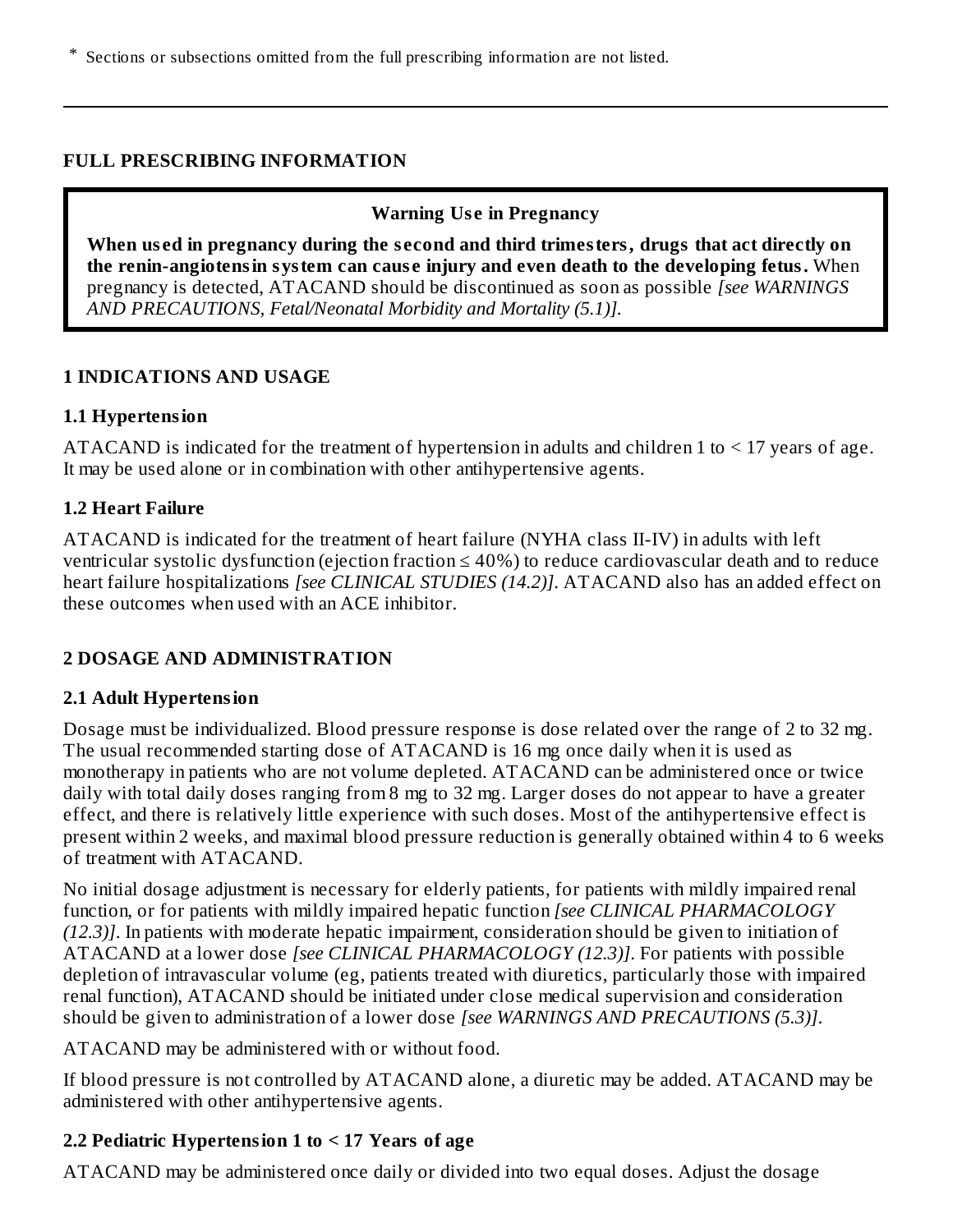according to blood pressure response. For patients with possible depletion of intravascular volume (e.g., patients treated with diuretics, particularly those with impaired renal function), initiate ATACAND under close medical supervision and consider administration of a lower dose *[see WARNINGS AND PRECAUTIONS (5.3)]*.

Children 1 to  $\leq 6$  years of age:

The dose range is 0.05 to 0.4 mg/kg per day. The recommended starting dose is 0.20 mg/kg (oral suspension).

Children 6 to  $\leq$  17 years of age:

For those less than 50 kg, the dose range is 2 to 16 mg per day. The recommended starting dose is 4 to 8 mg.

For those greater than 50 kg, the dose range is 4 to 32 mg per day. The recommended starting dose is 8 to 16 mg.

Doses above 0.4 mg/kg (1 to  $\leq 6$  year olds) or 32 mg (6 to  $\leq 17$  year olds) have not been studied in pediatric patients *[see CLINICAL STUDIES (14.1)].*

An antihypertensive effect is usually present within 2 weeks, with full effect generally obtained within 4 weeks of treatment with ATACAND.

Children < 1 year of age must not receive ATACAND for hypertension.

All pediatric patients with a glomerular filtration rate less than 30 ml/min/1.73m<sup>2</sup> should not receive ATACAND since ATACAND has not been studied in this population *[see WARNINGS AND PRECAUTIONS (5.2)].*

For children who cannot swallow tablets, an oral suspension may be substituted *[see Preparation of Oral Suspension].*

## **Preparation of Oral Suspension:**

ATACAND oral suspension can be prepared in concentrations within the range of 0.1 to 2.0 mg/mL. Typically, a concentration of 1 mg/mL will be suitable for the prescribed dose. Any strength of ATACAND tablets can be used in the preparation of the suspension.

Follow the steps below for preparation of the suspension. The number of tablets and volume of vehicle specified below will yield 160 mL of a 1 mg/mL suspension.

 $\cdot$  Prepare the vehicle by adding equal volumes of \*Ora-Plus® (80 mL) and \*Ora-Sweet SF® (80 mL) or, alternatively, use  $*,$  Ora-Blend SF® (160 mL).

· Add a small amount of vehicle to the required number of ATACAND tablets (five 32 mg tablets) and grind into a smooth paste using a mortar and pestle.

· Add the paste to a preparation vessel of suitable size.

· Rinse the mortar and pestle clean using the vehicle and add this to the vessel. Repeat, if necessary.

· Prepare the final volume by adding the remaining vehicle.

· Mix thoroughly.

· Dispense into suitably sized amber PET bottles.

· Label with an expiry date of 100 days and include the following instructions:

Store at room temperature (below 30°C/86°F). Use within 30 days after first opening. Do not use after the expiry date stated on the bottle.

Do not freeze.

Shake well before each use.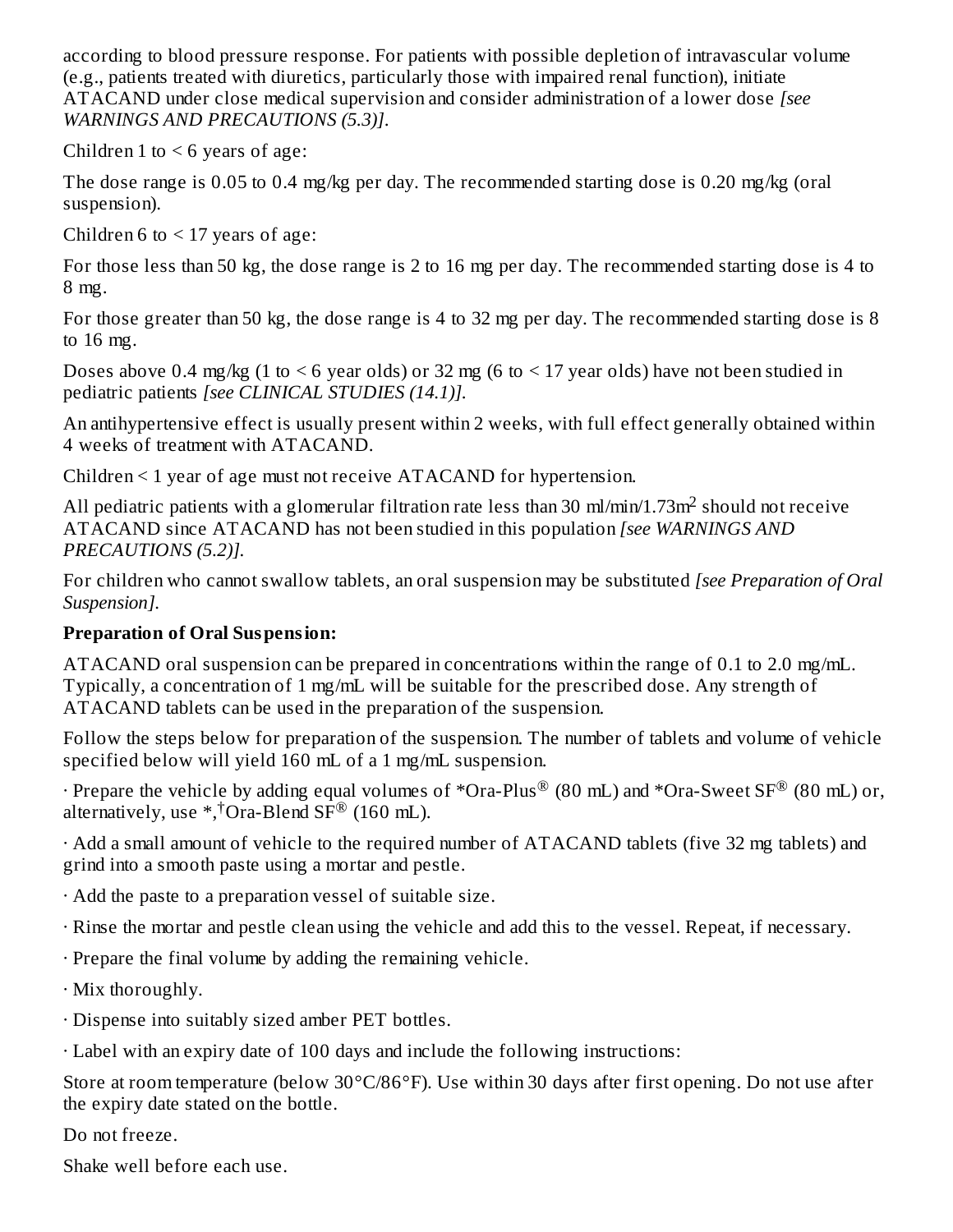\*Ora-Plus®, Ora-Sweet SF®, and Ora-Blend SF® are registered trademarks of Paddock Laboratories, Inc.

 $^\dagger$ Supplied as a 50/50% pre-mix of Ora-Plus $^\circledR$  and Ora-Sweet SF $^\circledR$ .

## **2.3 Adult Heart Failure**

The recommended initial dose for treating heart failure is 4 mg once daily. The target dose is 32 mg once daily, which is achieved by doubling the dose at approximately 2-week intervals, as tolerated by the patient.

## **3 DOSAGE FORMS and STRENGTHS**

4 mg are white to off-white, circular/biconvex-shaped, non-film-coated scored tablets, coded ACF on one side and 004 on the other.

8 mg are light pink, circular/biconvex-shaped, non-film-coated scored tablets, coded ACG on one side and 008 on the other.

16 mg are pink, circular/biconvex-shaped, non-film-coated scored tablets, coded ACH on one side and 016 on the other.

32 mg are pink, circular/biconvex-shaped, non-film-coated scored tablets, coded ACL on one side and 032 on the other.

# **4 CONTRAINDICATIONS**

ATACAND is contraindicated in patients who are hypersensitive to any component of this product.

# **5 WARNINGS AND PRECAUTIONS**

# **5.1 Fetal/Neonatal Morbidity and Mortality**

Drugs that act directly on the renin-angiotensin system can cause fetal and neonatal morbidity and death when administered to pregnant women. Several dozen cases have been reported in the world literature in patients who were taking angiotensin-converting enzyme inhibitors. Post-marketing experience has identified reports of fetal and neonatal toxicity in babies born to women treated with ATACAND during pregnancy. When pregnancy is detected, ATACAND should be discontinued as soon as possible.

The use of drugs that act directly on the renin-angiotensin system during the second and third trimesters of pregnancy has been associated with fetal and neonatal injury, including hypotension, neonatal skull hypoplasia, anuria, reversible or irreversible renal failure, and death. Oligohydramnios has also been reported, presumably resulting from decreased fetal renal function; oligohydramnios in this setting has been associated with fetal limb contractures, craniofacial deformation, and hypoplastic lung development. Prematurity, intrauterine growth retardation, and patent ductus arteriosus have also been reported, although it is not clear whether these occurrences were due to exposure to the drug.

These adverse effects do not appear to have resulted from intrauterine drug exposure that has been limited to the first trimester. Mothers whose embryos and fetuses are exposed to an angiotensin II receptor antagonist only during the first trimester should be so informed. Nonetheless, when patients become pregnant, physicians should have the patient discontinue the use of ATACAND as soon as possible.

Rarely (probably less often than once in every thousand pregnancies), no alternative to a drug acting on the renin-angiotensin system will be found. In these rare cases, the mothers should be apprised of the potential hazards to their fetuses, and serial ultrasound examinations should be performed to assess the intra-amniotic environment.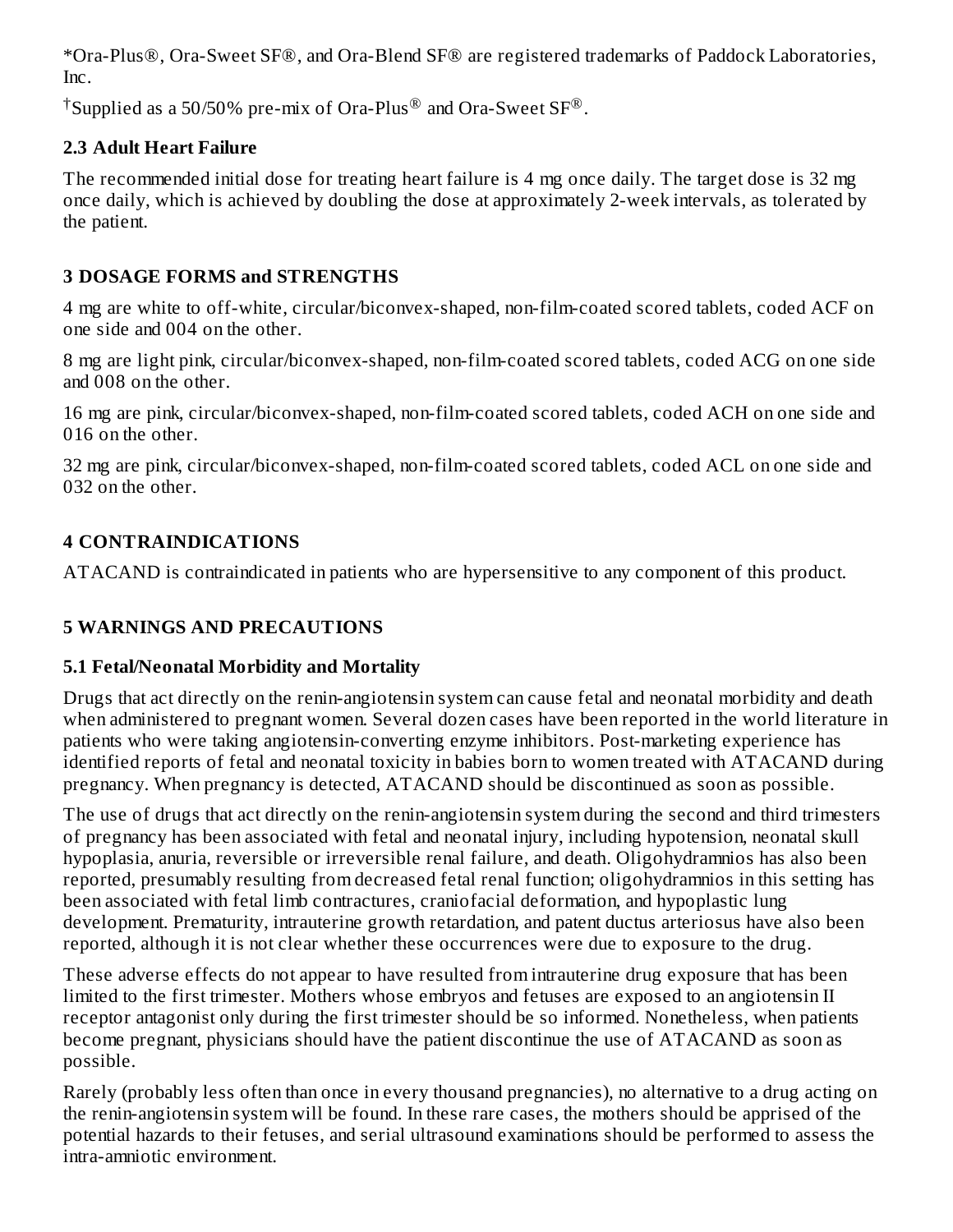If oligohydramnios is observed, ATACAND should be discontinued unless it is considered life saving for the mother. Contraction stress testing (CST), a nonstress test (NST), or biophysical profiling (BPP) may be appropriate, depending upon the week of pregnancy. Patients and physicians should be aware, however, that oligohydramnios may not appear until after the fetus has sustained irreversible injury.

Infants with histories of *in utero* exposure to an angiotensin II receptor antagonist should be closely observed for hypotension, oliguria, and hyperkalemia. If oliguria occurs, attention should be directed toward support of blood pressure and renal perfusion. Exchange transfusion or dialysis may be required as means of reversing hypotension and/or substituting for disordered renal function.

Oral doses ≥10 mg of candesartan cilexetil/kg/day administered to pregnant rats during late gestation and continued through lactation were associated with reduced survival and an increased incidence of hydronephrosis in the offspring. The 10-mg/kg/day dose in rats is approximately 2.8 times the maximum recommended daily human dose (MRHD) of 32 mg on a mg/m<sup>2</sup> basis (comparison assumes human body weight of 50 kg). Candesartan cilexetil given to pregnant rabbits at an oral dose of 3 mg/kg/day (approximately 1.7 times the MRHD on a mg/m<sup>2</sup> basis) caused maternal toxicity (decreased body weight and death) but, in surviving dams, had no adverse effects on fetal survival, fetal weight, or external, visceral, or skeletal development. No maternal toxicity or adverse effects on fetal development were observed when oral doses up to 1000 mg of candesartan cilexetil/kg/day (approximately 138 times the MRHD on a mg/m<sup>2</sup> basis) were administered to pregnant mice.

## **5.2 Morbidity in Infants**

Children < 1 year of age must not receive ATACAND for hypertension. The consequences of administering drugs that act directly on the renin-angiotensin system (RAS) can have effects on the development of immature kidneys.

# **5.3 Hypotension**

In adult or children patients with an activated renin-angiotensin system, such as volume- and/or saltdepleted patients (eg, those being treated with diuretics), symptomatic hypotension may occur. These conditions should be corrected prior to administration of ATACAND, or the treatment should start under close medical supervision *[see DOSAGE AND ADMINISTRATION (2.1)].*

If hypotension occurs, the patients should be placed in the supine position and, if necessary, given an intravenous infusion of normal saline. A transient hypotensive response is not a contraindication to further treatment which usually can be continued without difficulty once the blood pressure has stabilized.

Caution should be observed when initiating therapy in patients with heart failure. Patients with heart failure given ATACAND commonly have some reduction in blood pressure. In patients with symptomatic hypotension this may require temporarily reducing the dose of ATACAND, or diuretic, or both, and volume repletion. In the CHARM program, hypotension was reported in 18.8% of patients on ATACAND versus 9.8% of patients on placebo. The incidence of hypotension leading to drug discontinuation in ATACAND-treated patients was 4.1% compared with 2.0% in placebo-treated patients.

Monitoring of blood pressure is recommended during dose escalation and periodically thereafter.

# *Major Surgery/Anesthesia*

Hypotension may occur during major surgery and anesthesia in patients treated with angiotensin II receptor antagonists, including ATACAND, due to blockade of the renin-angiotensin system. Very rarely, hypotension may be severe such that it may warrant the use of intravenous fluids and/or vasopressors.

# **5.4 Impaired Hepatic Function**

Based on pharmacokinetic data which demonstrate significant increases in candesartan AUC and  $\mathsf{C}_{\max}$  in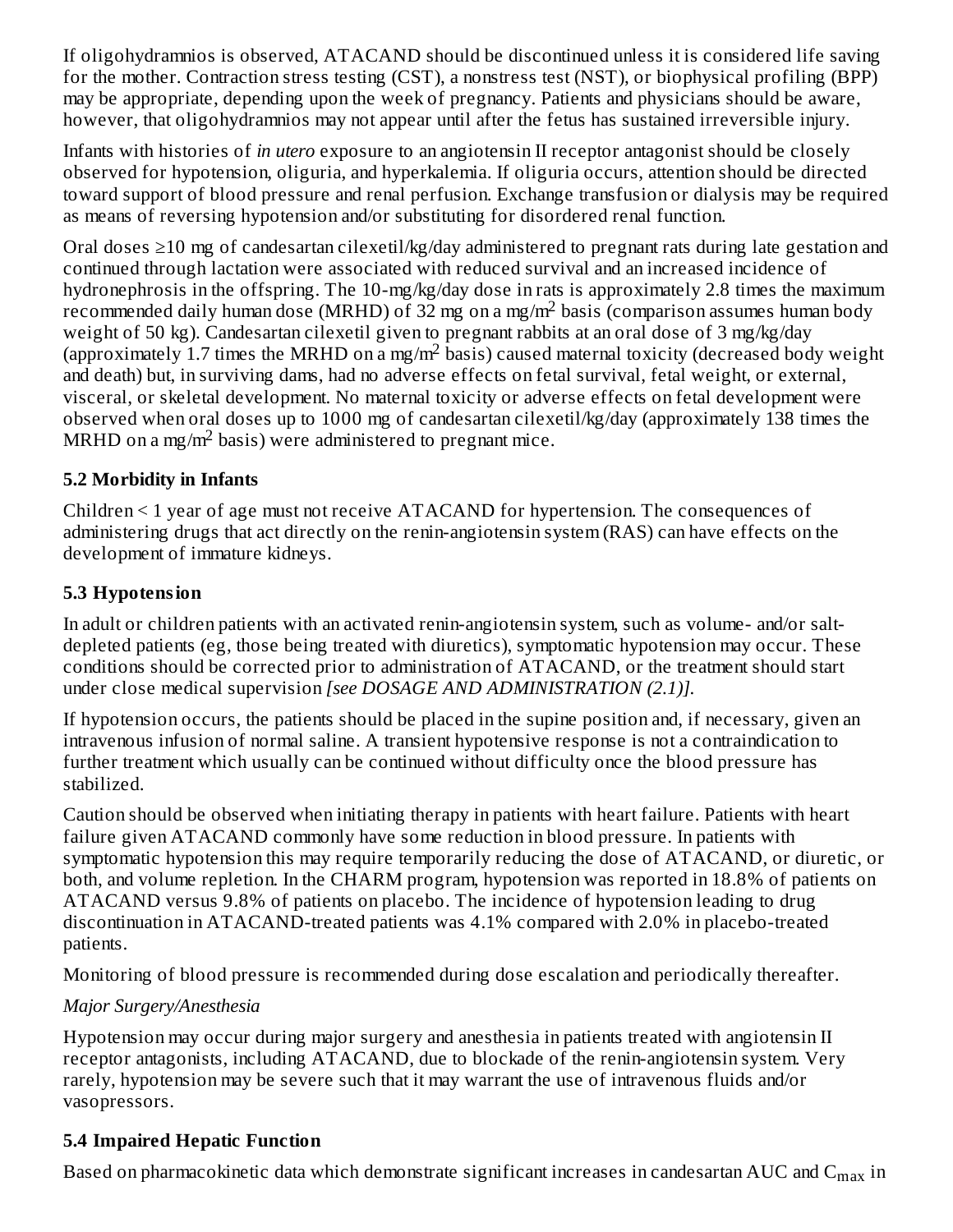patients with moderate hepatic impairment, a lower initiating dose should be considered for patients with moderate hepatic impairment *[see CLINICAL PHARMACOLOGY (12.3)].* ...<sub>...</sub>.

# **5.5 Renal Function Deterioration**

As a consequence of inhibiting the renin-angiotensin-aldosterone system, changes in renal function may be anticipated in some individuals treated with ATACAND. In patients whose renal function may depend upon the activity of the renin-angiotensin-aldosterone system (eg, patients with severe heart failure), treatment with angiotensin-converting enzyme inhibitors and angiotensin receptor antagonists has been associated with oliguria and/or progressive azotemia and (rarely) with acute renal failure and/or death. Similar results may be anticipated in patients treated with ATACAND *[see CLINICAL PHARMACOLOGY (12.3)].*

In studies of ACE inhibitors in patients with unilateral or bilateral renal artery stenosis, increases in serum creatinine or blood urea nitrogen (BUN) have been reported. There has been no long-term use of ATACAND in patients with unilateral or bilateral renal artery stenosis, but similar results may be expected.

In heart failure patients treated with ATACAND, increases in serum creatinine may occur. Dosage reduction or discontinuation of the diuretic or ATACAND, and volume repletion may be required. In the CHARM program, the incidence of abnormal renal function (e.g., creatinine increase) was 12.5% in patients treated with ATACAND versus 6.3% in patients treated with placebo. The incidence of abnormal renal function (eg, creatinine increase) leading to drug discontinuation in ATACAND-treated patients was 6.3% compared with 2.9% in placebo-treated patients. Evaluation of patients with heart failure should always include assessment of renal function and volume status. Monitoring of serum creatinine is recommended during dose escalation and periodically thereafter.

Pediatrics - ATACAND has not been studied in children with estimated glomerular filtration rate < 30  $mL/min/1.73m<sup>2</sup>$ .

# **5.6 Hyperkalemia**

In heart failure patients treated with ATACAND, hyperkalemia may occur, especially when taken concomitantly with ACE inhibitors and potassium-sparing diuretics such as spironolactone. In the CHARM program, the incidence of hyperkalemia was 6.3% in patients treated with ATACAND versus 2.1% in patients treated with placebo. The incidence of hyperkalemia leading to drug discontinuation in ATACAND-treated patients was 2.4% compared with 0.6% in placebo-treated patients. During treatment with ATACAND in patients with heart failure, monitoring of serum potassium is recommended during dose escalation and periodically thereafter.

# **6 ADVERSE REACTIONS**

# **6.1 Clinical Studies Experience**

Because clinical studies are conducted under widely varying conditions, adverse reaction rates observed in the clinical studies of a drug cannot be directly compared to rates in the clinical studies of another drug and may not reflect the rates observed in practice.

# *Adult Hypertension*

ATACAND has been evaluated for safety in more than 3600 patients/subjects, including more than 3200 patients treated for hypertension. About 600 of these patients were studied for at least 6 months and about 200 for at least 1 year. In general, treatment with ATACAND was well tolerated. The overall incidence of adverse events reported with ATACAND was similar to placebo.

The rate of withdrawals due to adverse events in all trials in patients (7510 total) was 3.3% (ie, 108 of 3260) of patients treated with ATACAND as monotherapy and 3.5% (ie, 39 of 1106) of patients treated with placebo. In placebo-controlled trials, discontinuation of therapy due to clinical adverse events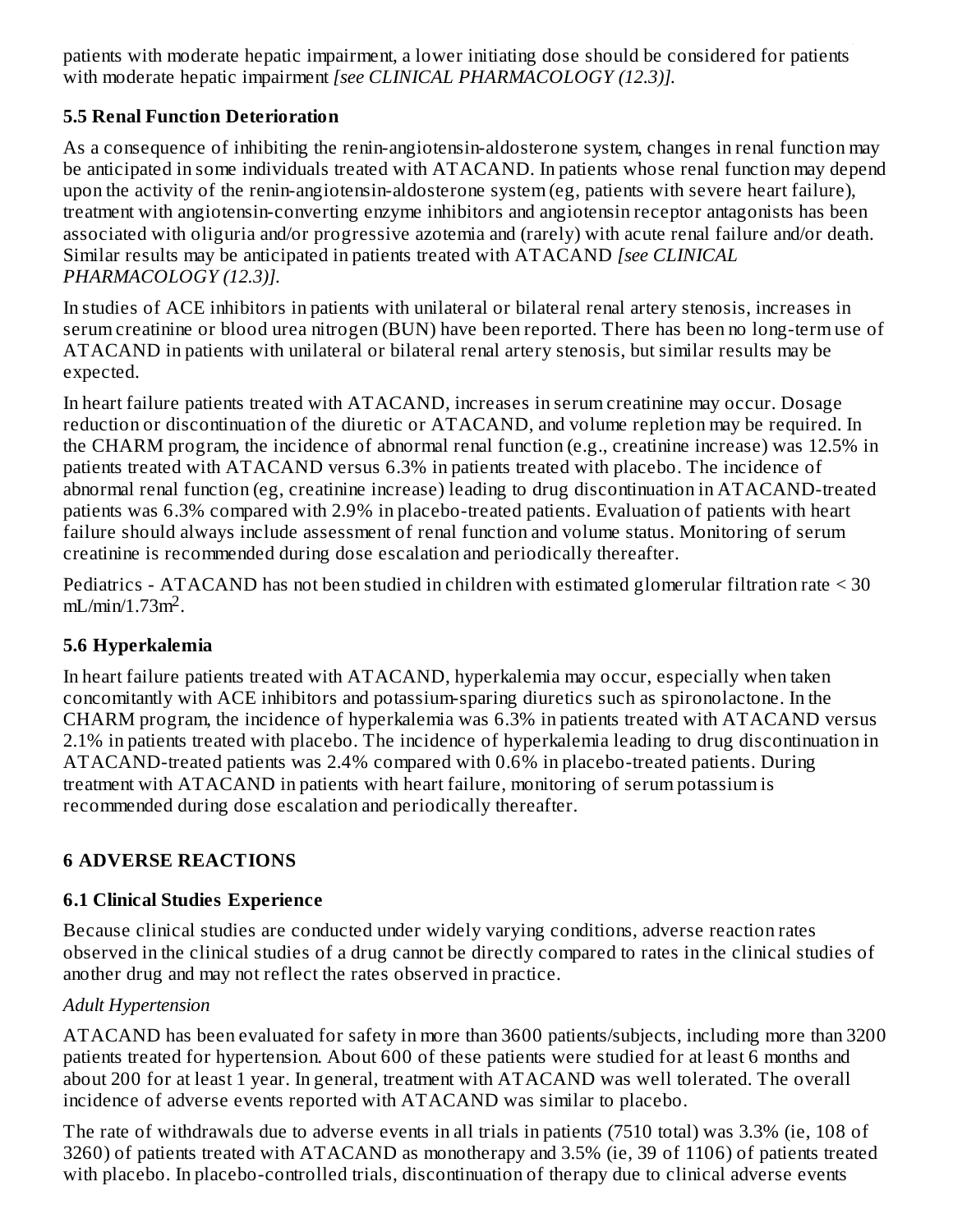occurred in 2.4% (ie, 57 of 2350) of patients treated with ATACAND and 3.4% (ie, 35 of 1027) of patients treated with placebo.

The most common reasons for discontinuation of therapy with ATACAND were headache (0.6%) and dizziness (0.3%).

The adverse events that occurred in placebo-controlled clinical trials in at least 1% of patients treated with ATACAND and at a higher incidence in candesartan cilexetil ( $n = 2350$ ) than placebo ( $n = 1027$ ) patients included back pain (3% vs. 2%), dizziness (4% vs. 3%), upper respiratory tract infection (6% vs. 4%), pharyngitis (2% vs. 1%), and rhinitis (2% vs. 1%).

The following adverse events occurred in placebo-controlled clinical trials at a more than 1% rate but at about the same or greater incidence in patients receiving placebo compared to ATACAND: fatigue, peripheral edema, chest pain, headache, bronchitis, coughing, sinusitis, nausea, abdominal pain, diarrhea, vomiting, arthralgia, albuminuria.

Other potentially important adverse events that have been reported, whether or not attributed to treatment, with an incidence of 0.5% or greater from the 3260 patients worldwide treated in clinical trials with ATACAND are listed below. It cannot be determined whether these events were causally related to ATACAND. **Body as a Whole:** asthenia, fever; **Central and Peripheral Nervous System:** paresthesia, vertigo; **Gastrointestinal System Disorder:** dyspepsia, gastroenteritis; **Heart Rate and Rhythm Disorders:** tachycardia, palpitation; **Metabolic and Nutritional Disorders:** creatine phosphokinase increased, hyperglycemia, hypertriglyceridemia, hyperuricemia; **Mus culoskeletal System Disorders:** myalgia; **Platelet/Bleeding-Clotting Disorders:** epistaxis; **Psychiatric Disorders:** anxiety, depression, somnolence; **Respiratory System Disorders:** dyspnea; **Skin and Appendages Disorders:** rash, sweating increased; **Urinary System Disorders:** hematuria.

Other reported events seen less frequently included angina pectoris, myocardial infarction, and angioedema.

Adverse events occurred at about the same rates in men and women, older and younger patients, and black and non-black patients.

#### *Pediatric Hypertension*

Among children in clinical studies, 1 in 93 children age 1 to < 6 and 3 in 240 age 6 to < 17 experienced worsening renal disease. The association between candesartan and exacerbation of the underlying condition could not be excluded.

## *Heart Failure*

The adverse event profile of ATACAND in adult heart failure patients was consistent with the pharmacology of the drug and the health status of the patients. In the CHARM program, comparing ATACAND in total daily doses up to 32 mg once daily (n=3803) with placebo (n=3796), 21.0% of patients discontinued ATACAND for adverse events vs. 16.1% of placebo patients.

## **6.2 Postmarketing Experience**

The following adverse reactions were identified during post-approval use of ATACAND. Because these reactions are reported voluntarily from a population of uncertain size, it is not always possible to reliably estimate their frequency or establish a causal relationship to drug exposure.

The following have been very rarely reported in post-marketing experience:

**Digestive:** Abnormal hepatic function and hepatitis.

**Hematologic:** Neutropenia, leukopenia, and agranulocytosis.

**Metabolic and Nutritional Disorders:** hyperkalemia, hyponatremia.

**Renal:** renal impairment, renal failure.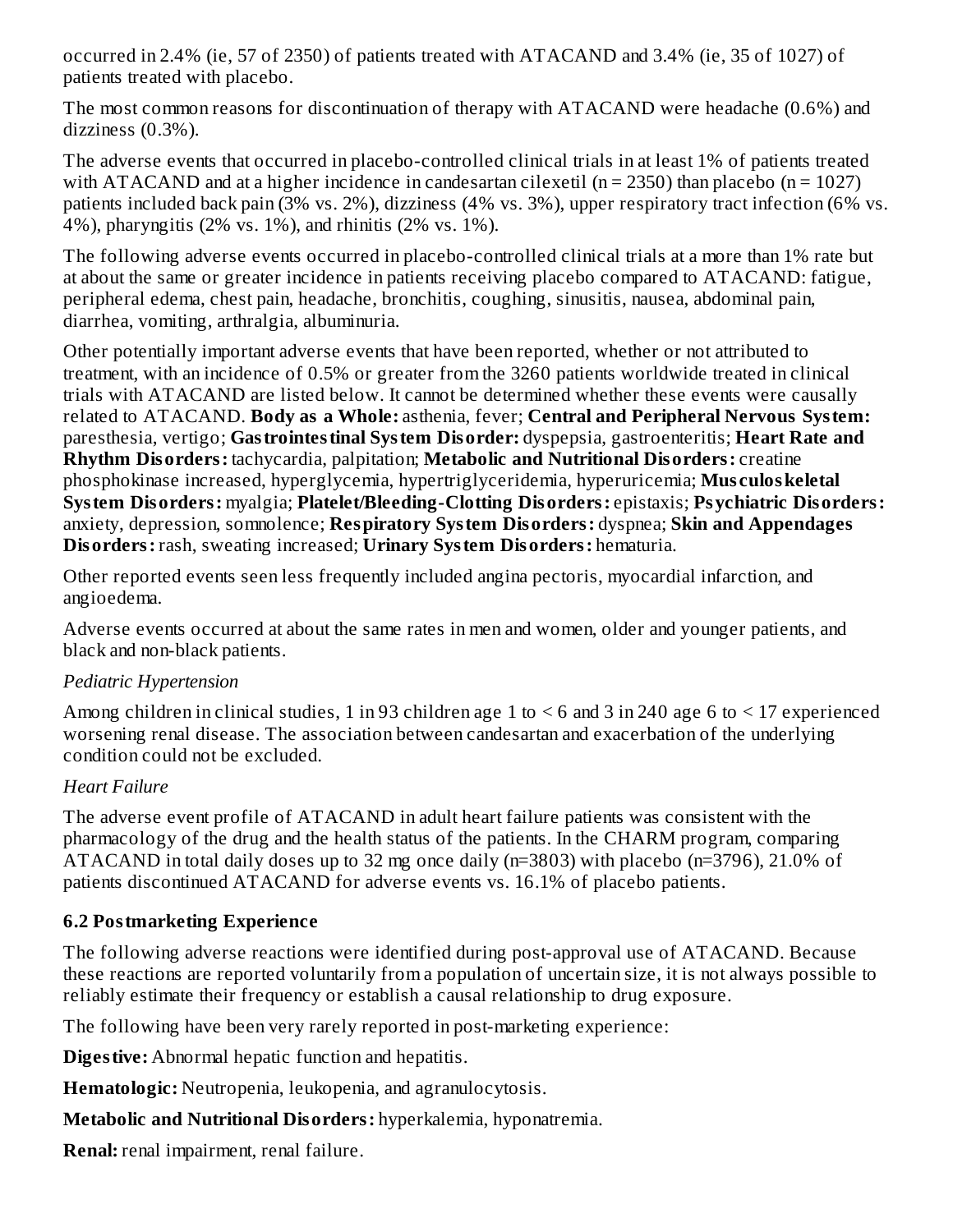### **Skin and Appendages Disorders:** Pruritus and urticaria.

Rare reports of rhabdomyolysis have been reported in patients receiving angiotensin II receptor blockers.

### **6.3 Laboratory Test Findings**

### *Hypertension*

In controlled clinical trials, clinically important changes in standard laboratory parameters were rarely associated with the administration of ATACAND.

### *Creatinine, Blood Urea Nitrogen*

Minor increases in blood urea nitrogen (BUN) and serum creatinine were observed infrequently.

### *Hyperuricemia*

Hyperuricemia was rarely found (19 or 0.6% of 3260 patients treated with ATACAND and 5 or 0.5% of 1106 patients treated with placebo).

### *Hemoglobin and Hematocrit*

Small decreases in hemoglobin and hematocrit (mean decreases of approximately 0.2 grams/dL and 0.5 volume percent, respectively) were observed in patients treated with ATACAND alone but were rarely of clinical importance. Anemia, leukopenia, and thrombocytopenia were associated with withdrawal of one patient each from clinical trials.

#### *Potassium*

A small increase (mean increase of 0.1 mEq/L) was observed in patients treated with ATACAND alone but was rarely of clinical importance. One patient from a congestive heart failure trial was withdrawn for hyperkalemia (serum potassium = 7.5 mEq/L). This patient was also receiving spironolactone *[see WARNINGS AND PRECAUTIONS (5.6)].*

## *Liver Function Tests*

Elevations of liver enzymes and/or serum bilirubin were observed infrequently. Five patients assigned to ATACAND in clinical trials were withdrawn because of abnormal liver chemistries. All had elevated transaminases. Two had mildly elevated total bilirubin, but one of these patients was diagnosed with Hepatitis A.

#### *Heart Failure*

In the CHARM program, small increases in serum creatinine (mean increase 0.2 mg/dL in candesartantreated patients and 0.1 mg/dL in placebo-treated patients) and serum potassium (mean increase 0.15 mEq/L in ATACAND-treated patients and 0.02 mEq/L in placebo-treated patients), and small decreases in hemoglobin (mean decrease 0.5 gm/dL in ATACAND-treated patients and 0.3 gm/dL in placebotreated patients) and hematocrit (mean decrease 1.6% in ATACAND-treated patients and 0.9% in placebo-treated patients) were observed.

## **7 DRUG INTERACTIONS**

No significant drug interactions have been reported in studies of candesartan cilexetil given with other drugs such as glyburide, nifedipine, digoxin, warfarin, hydrochlorothiazide, and oral contraceptives in healthy volunteers, or given with enalapril to patients with heart failure (NYHA class II and III). Because candesartan is not significantly metabolized by the cytochrome P450 system and at therapeutic concentrations has no effects on P450 enzymes, interactions with drugs that inhibit or are metabolized by those enzymes would not be expected.

*Non-Steroidal Anti-Inflammatory Agents including Selective Cyclooxygenase-2 Inhibitors (COX-2 Inhibitors).* In patients who are elderly, volume-depleted (including those on diuretic therapy), or with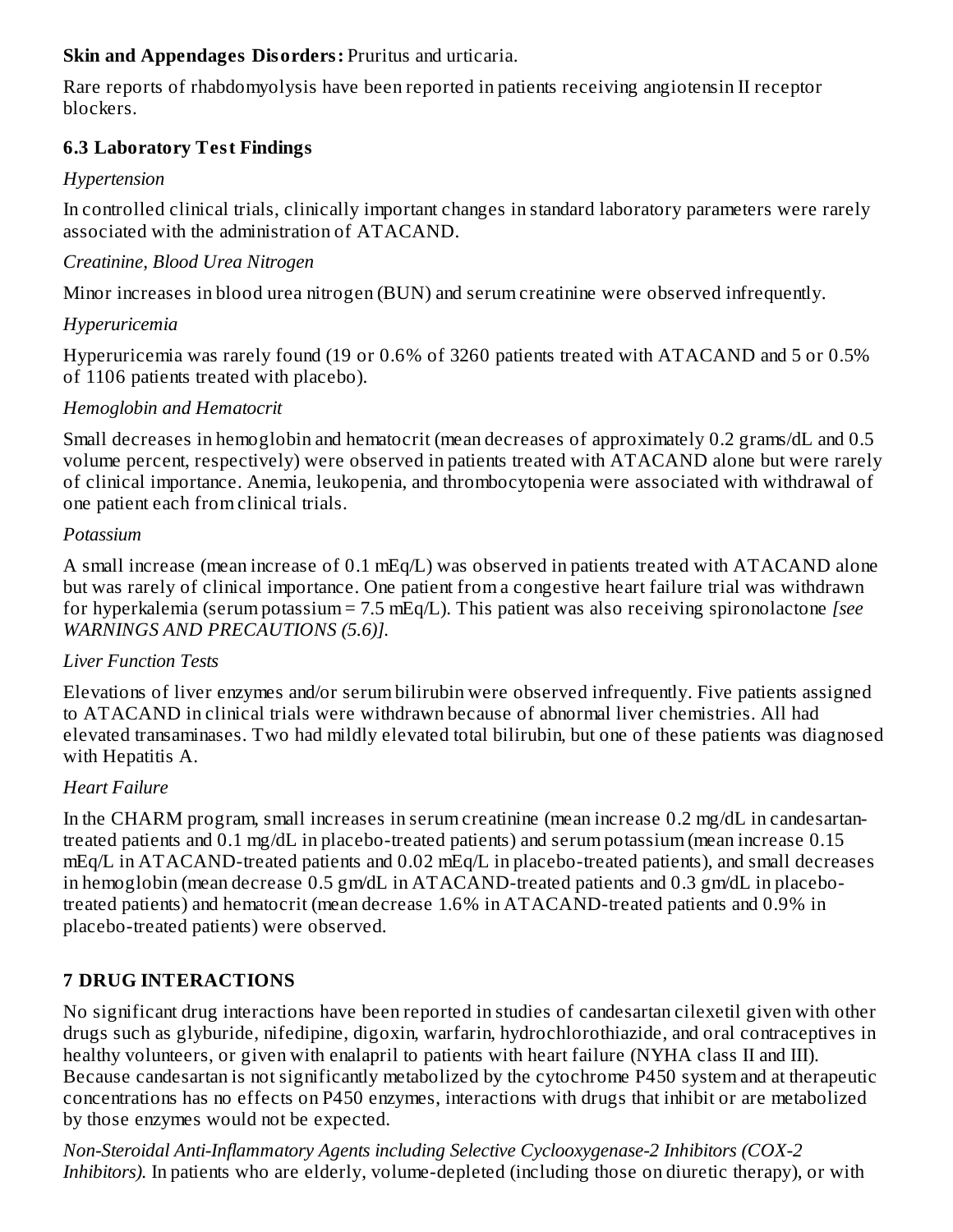compromised renal function, co-administration of NSAIDs, including selective COX-2 inhibitors, with angiotensin II receptor antagonists, including candesartan, may result in deterioration of renal function, including possible acute renal failure. These effects are usually reversible. Monitor renal function periodically in patients receiving candesartan and NSAID therapy.

The antihypertensive effect of angiotensin II receptor antagonists, including candesartan may be attenuated by NSAIDs including selective COX-2 inhibitors.

*Lithium*

Reversible increases in serum lithium concentrations and toxicity have been reported during concomitant administration of lithium with ACE inhibitors, and with some angiotensin II receptor antagonists. An increase in serum lithium concentration has been reported during concomitant administration of lithium with ATACAND, so careful monitoring of serum lithium levels is recommended during concomitant use.

# **8 USE IN SPECIFIC POPULATIONS**

## **8.1 Pregnancy**

*Pregnancy Categories C* (first trimester) *and D* (second and third trimesters) *[see WARNINGS AND PRECAUTIONS (5.1)].*

## **8.2 Labor and Delivery**

The effect of ATACAND on labor and delivery in humans is unknown *[see WARNINGS AND PRECAUTIONS (5.1)].*

## **8.3 Nursing Mothers**

It is not known whether candesartan is excreted in human milk, but candesartan has been shown to be present in rat milk. Because of the potential for adverse effects on the nursing infant, a decision should be made whether to discontinue nursing or discontinue ATACAND, taking into account the importance of the drug to the mother.

# **8.4 Pediatric Us e**

The antihypertensive effects of ATACAND were evaluated in hypertensive children 1 to < 17 years of age in randomized, double-blind clinical studies *[see CLINICAL STUDIES (14.1)].* The pharmacokinetics of ATACAND have been evaluated in pediatric patients 1 to < 17 years of age *[see Pharmacokinetics (12.3)].*

Children < 1 year of age must not receive ATACAND for hypertension *[see WARNINGS AND PRECAUTIONS (5.2)].*

# **8.5 Geriatric Us e**

## *Hypertension*

Of the total number of subjects in clinical studies of ATACAND, 21% (683/3260) were 65 and over, while 3% (87/3260) were 75 and over. No overall differences in safety or effectiveness were observed between these subjects and younger adult subjects, and other reported clinical experience has not identified differences in responses between the elderly and younger patients, but greater sensitivity of some older individuals cannot be ruled out. In a placebo-controlled trial of about 200 elderly hypertensive patients (ages 65 to 87 years), administration of candesartan cilexetil was well tolerated and lowered blood pressure by about 12/6 mm Hg more than placebo.

## *Heart Failure*

Of the 7599 patients with heart failure in the CHARM program, 4343 (57%) were age 65 years or older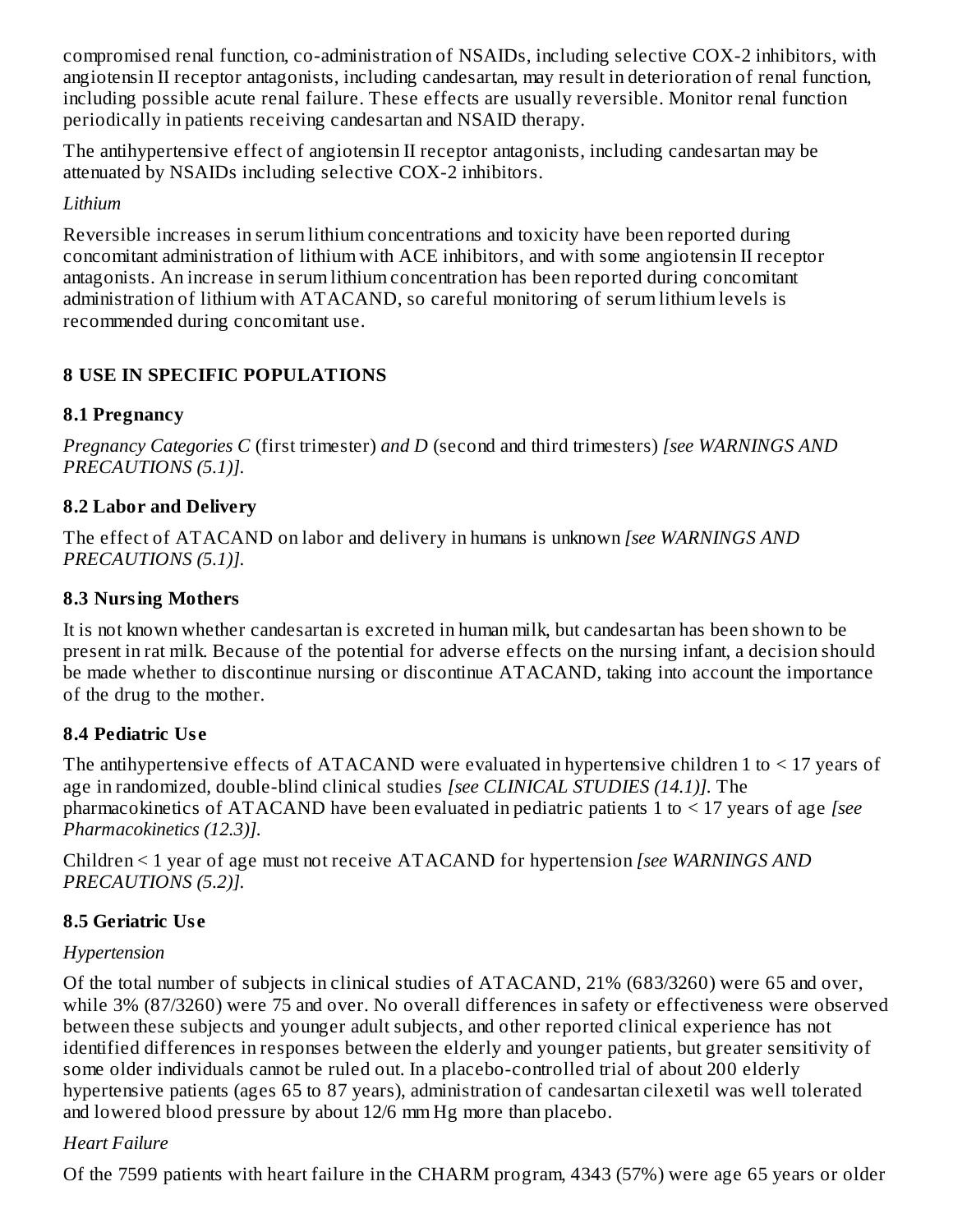and 1736 (23%) were 75 years or older. In patients  $\geq$  75 years of age, the incidence of drug discontinuations due to adverse events was higher for those treated with ATACAND or placebo compared with patients <75 years of age. In these patients, the most common adverse events leading to drug discontinuation at an incidence of at least 3%, and more frequent with ATACAND than placebo, were abnormal renal function (7.9% vs. 4.0%), hypotension (5.2% vs. 3.2%) and hyperkalemia (4.2% vs. 0.9%). In addition to monitoring of serum creatinine, potassium, and blood pressure during dose escalation and periodically thereafter, greater sensitivity of some older individuals with heart failure must be considered.

# **10 OVERDOSAGE**

No lethality was observed in acute toxicity studies in mice, rats, and dogs given single oral doses of up to 2000 mg/kg of candesartan cilexetil. In mice given single oral doses of the primary metabolite, candesartan, the minimum lethal dose was greater than 1000 mg/kg but less than 2000 mg/kg.

The most likely manifestation of overdosage with ATACAND would be hypotension, dizziness, and tachycardia; bradycardia could occur from parasympathetic (vagal) stimulation. If symptomatic hypotension should occur, supportive treatment should be instituted.

Candesartan cannot be removed by hemodialysis.

*Treatment:* To obtain up-to-date information about the treatment of overdose, consult your Regional Poison Control Center. Telephone numbers of certified poison control centers are listed in the *Physicians' Desk Reference (PDR)*. In managing overdose, consider the possibilities of multiple-drug overdoses, drug-drug interactions, and altered pharmacokinetics in your patient.

# **11 DESCRIPTION**

ATACAND (candesartan cilexetil), a prodrug, is hydrolyzed to candesartan during absorption from the gastrointestinal tract. Candesartan is a selective  $AT_1$  subtype angiotensin II receptor antagonist.

Candesartan cilexetil, a nonpeptide, is chemically described as (±)-1-Hydroxyethyl 2-ethoxy-1-[*p-(o*-1*H*-tetrazol-5-ylphenyl)benzyl]-7-benzimidazolecarboxylate, cyclohexyl carbonate (ester).

Its empirical formula is  $\rm C_{33}H_{34}N_6O_6$ , and its structural formula is:



Candesartan cilexetil is a white to off-white powder with a molecular weight of 610.67. It is practically insoluble in water and sparingly soluble in methanol. Candesartan cilexetil is a racemic mixture containing one chiral center at the cyclohexyloxycarbonyloxy ethyl ester group. Following oral administration, candesartan cilexetil undergoes hydrolysis at the ester link to form the active drug, candesartan, which is achiral.

ATACAND is available for oral use as tablets containing either 4 mg, 8 mg, 16 mg, or 32 mg of candesartan cilexetil and the following inactive ingredients: hydroxypropyl cellulose, polyethylene glycol, lactose, corn starch, carboxymethylcellulose calcium, and magnesium stearate. Ferric oxide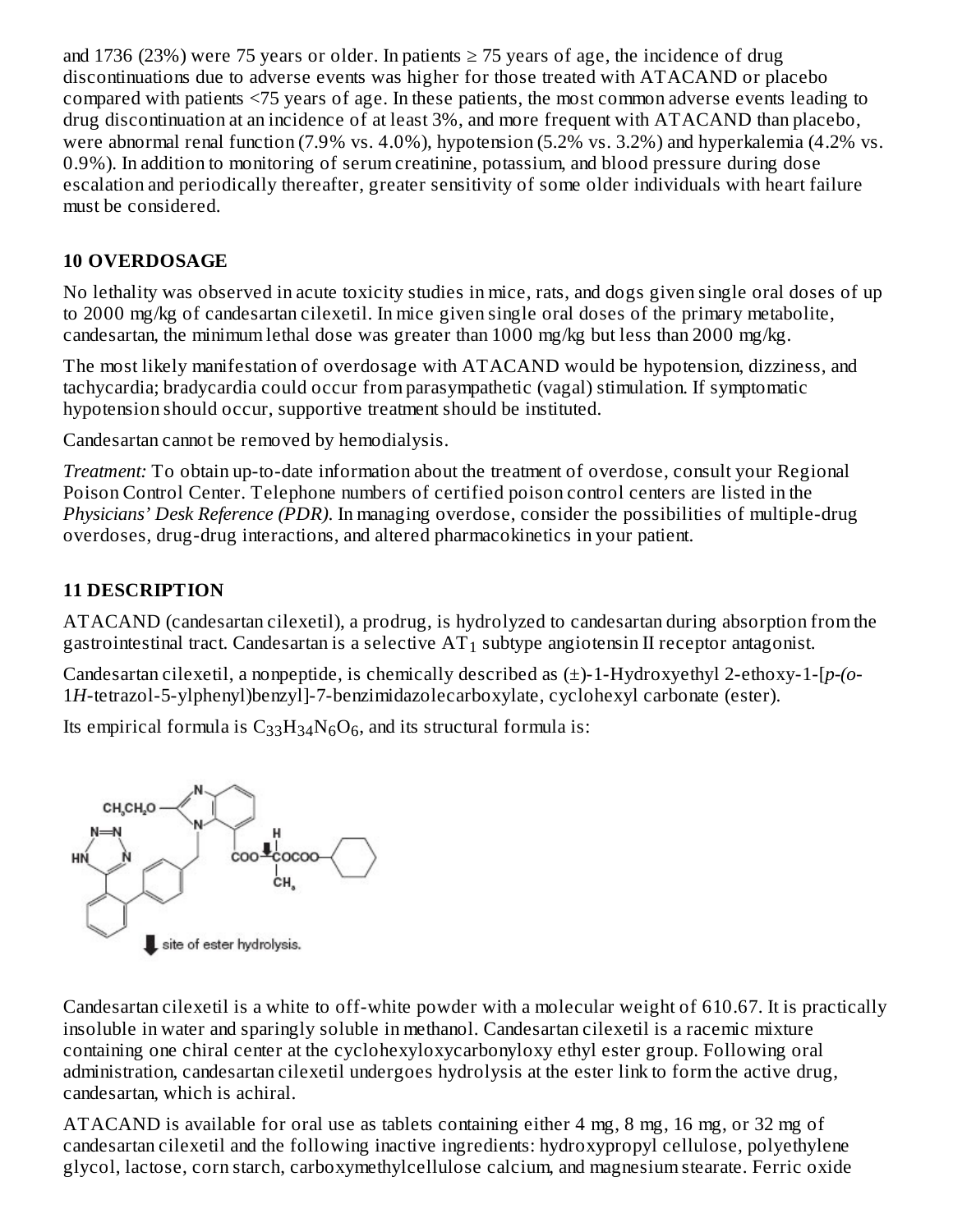(reddish brown) is added to the 8-mg, 16-mg, and 32-mg tablets as a colorant.

# **12 CLINICAL PHARMACOLOGY**

## **12.1 Mechanism of Action**

Angiotensin II is formed from angiotensin I in a reaction catalyzed by angiotensin-converting enzyme (ACE, kininase II). Angiotensin II is the principal pressor agent of the renin-angiotensin system, with effects that include vasoconstriction, stimulation of synthesis and release of aldosterone, cardiac stimulation, and renal reabsorption of sodium. Candesartan blocks the vasoconstrictor and aldosteronesecreting effects of angiotensin II by selectively blocking the binding of angiotensin II to the AT  $_{\rm 1}$ receptor in many tissues, such as vascular smooth muscle and the adrenal gland. Its action is, therefore, independent of the pathways for angiotensin II synthesis.

There is also an AT $_2$  receptor found in many tissues, but AT $_2$  is not known to be associated with cardiovascular homeostasis. Candesartan has much greater affinity (>10,000-fold) for the AT $_{\rm 1}$  receptor than for the  $AT_2$  receptor.

Blockade of the renin-angiotensin system with ACE inhibitors, which inhibit the biosynthesis of angiotensin II from angiotensin I, is widely used in the treatment of hypertension. ACE inhibitors also inhibit the degradation of bradykinin, a reaction also catalyzed by ACE. Because candesartan does not inhibit ACE (kininase II), it does not affect the response to bradykinin. Whether this difference has clinical relevance is not yet known. Candesartan does not bind to or block other hormone receptors or ion channels known to be important in cardiovascular regulation.

Blockade of the angiotensin II receptor inhibits the negative regulatory feedback of angiotensin II on renin secretion, but the resulting increased plasma renin activity and angiotensin II circulating levels do not overcome the effect of candesartan on blood pressure.

## **12.2 Pharmacodynamics**

Candesartan inhibits the pressor effects of angiotensin II infusion in a dose-dependent manner. After 1 week of once daily dosing with 8 mg of candesartan cilexetil, the pressor effect was inhibited by approximately 90% at peak with approximately 50% inhibition persisting for 24 hours.

Plasma concentrations of angiotensin I and angiotensin II, and plasma renin activity (PRA), increased in a dose-dependent manner after single and repeated administration of candesartan cilexetil to healthy subjects, hypertensive, and heart failure patients. ACE activity was not altered in healthy subjects after repeated candesartan cilexetil administration. The once-daily administration of up to 16 mg of candesartan cilexetil to healthy subjects did not influence plasma aldosterone concentrations, but a decrease in the plasma concentration of aldosterone was observed when 32 mg of candesartan cilexetil was administered to hypertensive patients. In spite of the effect of candesartan cilexetil on aldosterone secretion, very little effect on serum potassium was observed.

# *Hypertension*

**Adults** 

In multiple-dose studies with hypertensive patients, there were no clinically significant changes in metabolic function, including serum levels of total cholesterol, triglycerides, glucose, or uric acid. In a 12-week study of 161 patients with non-insulin-dependent (type 2) diabetes mellitus and hypertension, there was no change in the level of  $HbA_{1c}$ .

# *Heart Failure*

In heart failure patients, candesartan ≥ 8 mg resulted in decreases in systemic vascular resistance and pulmonary capillary wedge pressure.

# **12.3 Pharmacokinetics**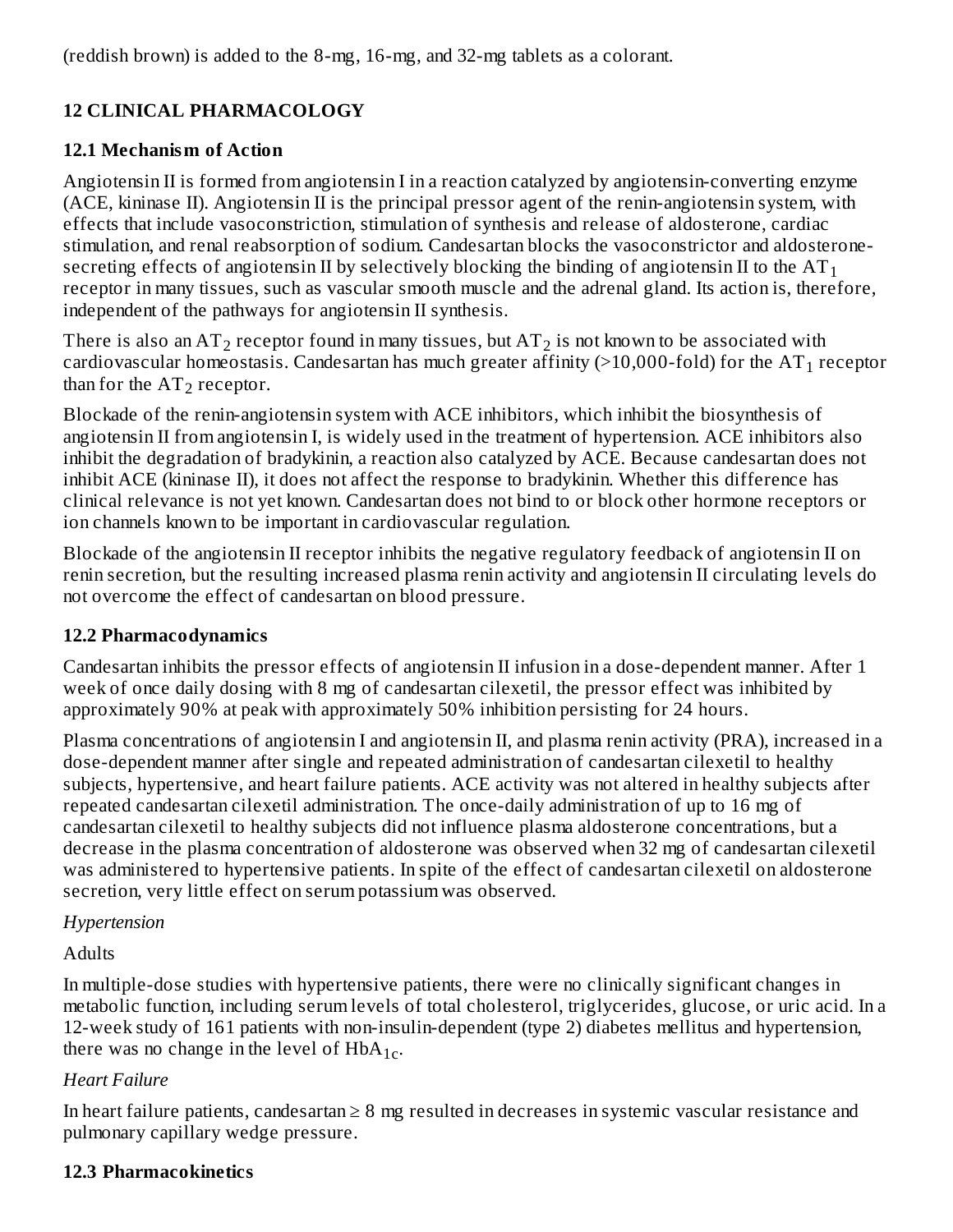### *Distribution*

The volume of distribution of candesartan is 0.13 L/kg. Candesartan is highly bound to plasma proteins (>99%) and does not penetrate red blood cells. The protein binding is constant at candesartan plasma concentrations well above the range achieved with recommended doses. In rats, it has been demonstrated that candesartan crosses the blood-brain barrier poorly, if at all. It has also been demonstrated in rats that candesartan passes across the placental barrier and is distributed in the fetus.

#### *Metabolism and Excretion*

Total plasma clearance of candesartan is 0.37 mL/min/kg, with a renal clearance of 0.19 mL/min/kg. When candesartan is administered orally, about 26% of the dose is excreted unchanged in urine. Following an oral dose of  $\rm ^{14}C$ -labeled candesartan cilexetil, approximately 33% of radioactivity is recovered in urine and approximately 67% in feces. Following an intravenous dose of  $^{14}$ C-labeled candesartan, approximately 59% of radioactivity is recovered in urine and approximately 36% in feces. Biliary excretion contributes to the elimination of candesartan.

#### *Adults*

Candesartan cilexetil is rapidly and completely bioactivated by ester hydrolysis during absorption from the gastrointestinal tract to candesartan, a selective  ${\rm AT}_1$  subtype angiotensin II receptor antagonist. Candesartan is mainly excreted unchanged in urine and feces (via bile). It undergoes minor hepatic metabolism by O-deethylation to an inactive metabolite. The elimination half-life of candesartan is approximately 9 hours. After single and repeated administration, the pharmacokinetics of candesartan are linear for oral doses up to 32 mg of candesartan cilexetil. Candesartan and its inactive metabolite do not accumulate in serum upon repeated once-daily dosing.

Following administration of candesartan cilexetil, the absolute bioavailability of candesartan was estimated to be 15%. After tablet ingestion, the peak serum concentration ( $\rm{C_{max}}$ ) is reached after 3 to 4 hours. Food with a high fat content does not affect the bioavailability of candesartan after candesartan cilexetil administration.

#### *Pediatrics*

In children 1 to 17 years of age, plasma levels are greater than 10–fold higher at peak (approximately 4 hours) than 24 hours after a single dose.

Children 1 to  $\leq 6$  years of age, given 0.2 mg/kg had exposure similar to adults given 8 mg.

Children > 6 years of age had exposure similar to adults given the same dose.

The pharmacokinetics (C $_{\rm max}$  and AUC) were not modified by age, sex or body weight.

Candesartan cilexetil pharmacokinetics have not been investigated in pediatric patients less than 1 year of age.

From the dose-ranging studies of candesartan cilexetil, there was a dose related increase in plasma candesartan concentrations.

The renin-angiotensin system (RAS) plays a critical role in kidney development. RAS blockade has been shown to lead to abnormal kidney development in very young mice. Children < 1 year of age must not receive ATACAND. Administering drugs that act directly on the renin-angiotensin system (RAS) can alter normal renal development.

#### *Geriatric and Sex*

The pharmacokinetics of candesartan have been studied in the elderly  $(≥ 65$  years) and in both sexes. The plasma concentration of candesartan was higher in the elderly ( $C_{\rm max}$  was approximately 50% higher, and AUC was approximately 80% higher) compared to younger subjects administered the same dose. The pharmacokinetics of candesartan were linear in the elderly, and candesartan and its inactive metabolite did not accumulate in the serum of these subjects upon repeated, once-daily administration. No initial dosage adjustment is necessary *[see DOSAGE AND ADMINISTRATION (2)].* There is no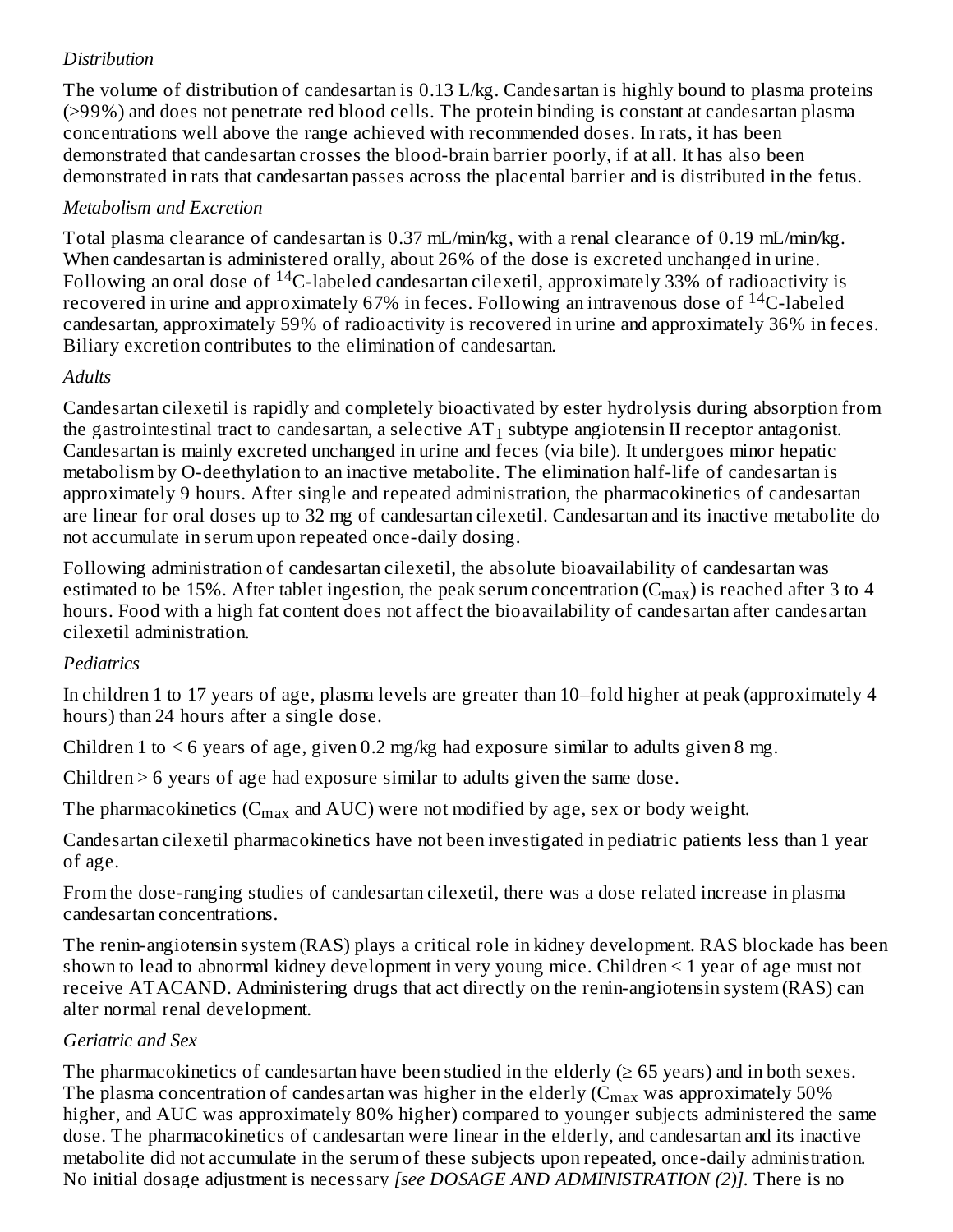No initial dosage adjustment is necessary *[see DOSAGE AND ADMINISTRATION (2)].* There is no difference in the pharmacokinetics of candesartan between male and female subjects.

# *Renal Insufficiency*

In hypertensive patients with renal insufficiency, serum concentrations of candesartan were elevated. After repeated dosing, the AUC and  $C_{\rm max}$  were approximately doubled in patients with severe renal impairment (creatinine clearance < 30 mL/min/1.73m<sup>2</sup>) compared to patients with normal kidney function. The pharmacokinetics of candesartan in hypertensive patients undergoing hemodialysis are similar to those in hypertensive patients with severe renal impairment. Candesartan cannot be removed by hemodialysis. No initial dosage adjustment is necessary in patients with renal insufficiency *[see DOSAGE AND ADMINISTRATION (2.1)].*

In heart failure patients with renal impairment,  $\text{AUC}_{0\text{-}72\text{h}}$  was 36% and 65% higher in mild and moderate renal impairment, respectively.  $\rm C_{max}$  was 15% and 55% higher in mild and moderate renal impairment, respectively.

### *Pediatrics:*

ATACAND pharmacokinetics have not been determined in children with renal insufficiency.

## *Hepatic Insufficiency*

The pharmacokinetics of candesartan were compared in patients with mild and moderate hepatic impairment to matched healthy volunteers following a single oral dose of 16 mg candesartan cilexetil. The increase in AUC for candesartan was 30% in patients with mild hepatic impairment (Child-Pugh A) and 145% in patients with moderate hepatic impairment (Child-Pugh B). The increase in  $\mathsf{C}_{\max}$  for candesartan was 56% in patients with mild hepatic impairment and 73% in patients with moderate hepatic impairment. The pharmacokinetics after candesartan cilexetil administration have not been investigated in patients with severe hepatic impairment. No initial dosage adjustment is necessary in patients with mild hepatic impairment. In hypertensive patients with moderate hepatic impairment, consideration should be given to initiation of ATACAND at a lower dose *[see DOSAGE AND ADMINISTRATION (2.1)].*

## *Heart Failure*

The pharmacokinetics of candesartan were linear in patients with heart failure (NYHA class II and III) after candesartan cilexetil doses of 4, 8, and 16 mg. After repeated dosing, the AUC was approximately doubled in these patients compared with healthy, younger patients. The pharmacokinetics in heart failure patients is similar to that in healthy elderly volunteers [see DOSAGE AND ADMINISTRATION (2.3)].

# **13 NONCLINICAL TOXICOLOGY**

## **13.1 Carcinogenesis, Mutagenesis, Impairment of Fertility**

There was no evidence of carcinogenicity when candesartan cilexetil was orally administered to mice and rats for up to 104 weeks at doses up to 100 and 1000 mg/kg/day, respectively. Rats received the drug by gavage, whereas mice received the drug by dietary administration. These (maximally-tolerated) doses of candesartan cilexetil provided systemic exposures to candesartan (AUCs) that were, in mice, approximately 7 times and, in rats, more than 70 times the exposure in man at the maximum recommended daily human dose (32 mg).

Candesartan and its O-deethyl metabolite tested positive for genotoxicity in the *in vitro* Chinese hamster lung (CHL) chromosomal aberration assay. Neither compound tested positive in the Ames microbial mutagenesis assay or the *in vitro* mouse lymphoma cell assay. Candesartan (but not its O-deethyl metabolite) was also evaluated *in vivo* in the mouse micronucleus test and *in vitro* in the Chinese hamster ovary (CHO) gene mutation assay, in both cases with negative results. Candesartan cilexetil was evaluated in the Ames test, the *in vitro* mouse lymphoma cell and rat hepatocyte unscheduled DNA synthesis assays and the *in vivo* mouse micronucleus test, in each case with negative results. Candesartan cilexetil was not evaluated in the CHL chromosomal aberration or CHO gene mutation assay.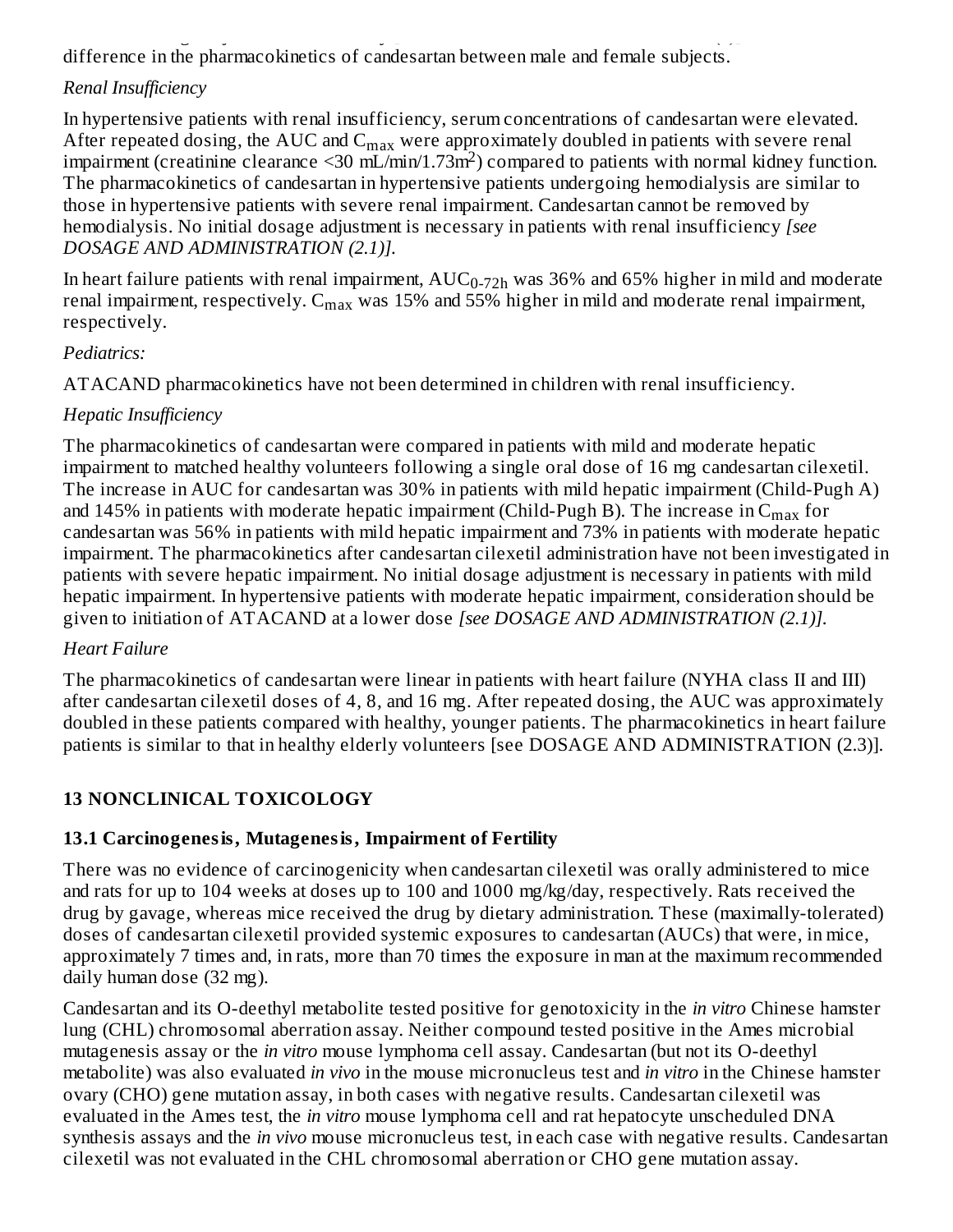Fertility and reproductive performance were not affected in studies with male and female rats given oral doses of up to 300 mg/kg/day (83 times the maximum daily human dose of 32 mg on a body surface area basis).

# **14 CLINICAL STUDIES**

# **14.1 Hypertension**

Adult

The antihypertensive effects of ATACAND were examined in 14 placebo-controlled trials of 4- to 12 weeks duration, primarily at daily doses of 2 to 32 mg per day in patients with baseline diastolic blood pressures of 95 to 114 mm Hg. Most of the trials were of candesartan cilexetil as a single agent, but it was also studied as add-on to hydrochlorothiazide and amlodipine. These studies included a total of 2350 patients randomized to one of several doses of candesartan cilexetil and 1027 to placebo. Except for a study in diabetics, all studies showed significant effects, generally dose related, of 2 to 32 mg on trough (24 hour) systolic and diastolic pressures compared to placebo, with doses of 8 to 32 mg giving effects of about 8-12/4-8 mm Hg. There were no exaggerated first-dose effects in these patients. Most of the antihypertensive effect was seen within 2 weeks of initial dosing and the full effect in 4 weeks. With once-daily dosing, blood pressure effect was maintained over 24 hours, with trough to peak ratios of blood pressure effect generally over 80%. Candesartan cilexetil had an additional blood pressure lowering effect when added to hydrochlorothiazide.

The antihypertensive effects of candesartan cilexetil and losartan potassium at their highest recommended doses administered once— daily were compared in two randomized, double-blind trials. In a total of 1268 patients with mild to moderate hypertension who were not receiving other antihypertensive therapy, candesartan cilexetil 32 mg lowered systolic and diastolic blood pressure by 2 to 3 mm Hg on average more than losartan potassium 100 mg, when measured at the time of either peak or trough effect. The antihypertensive effects of twice daily dosing of either candesartan cilexetil or losartan potassium were not studied.

The antihypertensive effect was similar in men and women and in patients older and younger than 65. Candesartan was effective in reducing blood pressure regardless of race, although the effect was somewhat less in blacks (usually a low-renin population). This has been generally true for angiotensin II antagonists and ACE inhibitors.

In long-term studies of up to 1 year, the antihypertensive effectiveness of candesartan cilexetil was maintained, and there was no rebound after abrupt withdrawal.

There were no changes in the heart rate of patients treated with candesartan cilexetil in controlled trials.

# Pediatric

The antihypertensive effects of ATACAND were evaluated in hypertensive children 1 to < 6 years old and 6 to < 17 years of age in two randomized, double-blind multicenter, 4-week dose ranging studies. There were 93 patients 1 to < 6 years of age, 74% of whom had renal disease, that were randomized to receive an oral dose of candesartan cilexetil suspension 0.05, 0.20 or 0.40 mg/kg once daily. The primary method of analysis was slope of the change in systolic blood pressure (SBP) as a function of dose. Since there was no placebo group, the change from baseline likely overestimates the true magnitude of blood pressure effect. Nevertheless, SBP and diastolic blood pressure (DBP) decreased 6.0/5.2 to 12.0/11.1 mmHg from baseline across the three doses of candesartan.

In children 6 to < 17 years, 240 patients were randomized to receive either placebo or low, medium, or high doses of ATACAND in a ratio of 1: 2: 2: 2. For children who weighed < 50 kg the doses of ATACAND were 2, 8, or 16 mg once daily. For those > 50 kg the ATACAND doses were 4, 16 or 32 mg once daily. Those enrolled were 47% Black and 29% were female; mean age +/- SD was 12.9 +/- 2.6 years.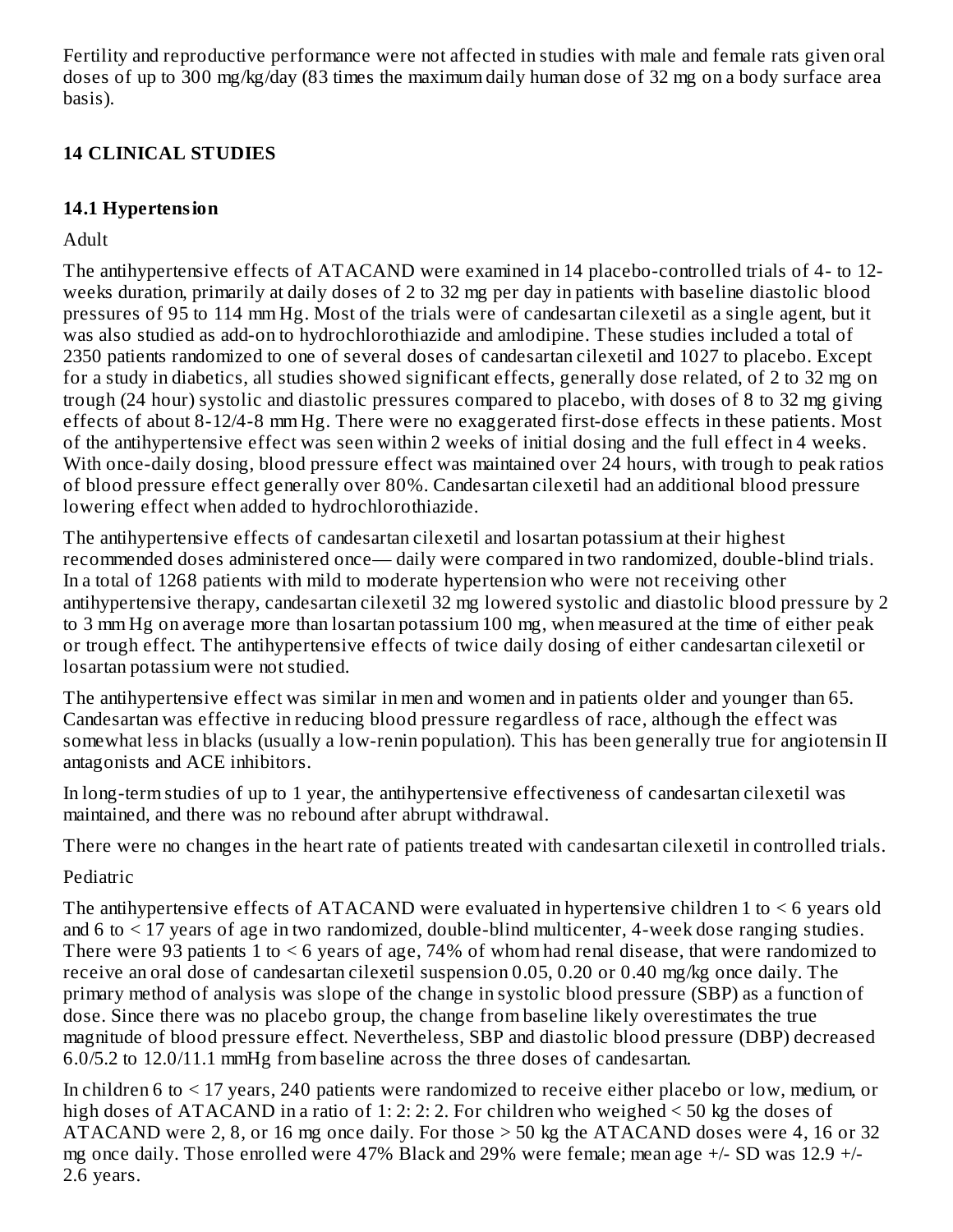The placebo subtracted effect at trough for sitting systolic blood pressure/sitting diastolic blood pressure for the different doses were from 4.9/3.0 to 7.5/6.2 mmHg.

In children 6 to < 17 years there was a trend for a lesser blood pressure effect for Blacks compared to other patients. There were too few individuals in the age group of 1 - 6 years old to determine whether Blacks respond differently than other patients to ATACAND.

## **14.2 Heart Failure**

Candesartan was studied in two heart failure outcome studies: 1. The Candesartan in Heart failure: Assessment of Reduction in Mortality and morbidity trial in patients intolerant of ACE inhibitors (CHARM–Alternative), 2. CHARM–Added in patients already receiving ACE inhibitors. Both studies were international double-blind, placebo-controlled trials in patients with NYHA class II - IV heart failure and LVEF ≤40%. In both trials, patients were randomized to placebo or ATACAND (initially 4- 8 mg once daily, titrated as tolerated to 32 mg once daily) and followed for up to 4 years. Patients with serum creatinine  $> 3$  mg/dL, serum potassium  $> 5.5$  mEq/L, symptomatic hypotension or known bilateral renal artery stenosis were excluded. The primary end point in both trials was time to either cardiovascular death or hospitalization for heart failure.

CHARM–Alternative included 2028 subjects not receiving an ACE inhibitor due to intolerance. The mean age was 67 years and 32% were female, 48% were NYHA II, 49% were NYHA III, 4% were NYHA IV, and the mean ejection fraction was 30%. Sixty-two percent had a history of myocardial infarction, 50% had a history of hypertension, and 27% had diabetes. Concomitant drugs at baseline were diuretics (85%), digoxin (46%), beta-blockers (55%), and spironolactone (24%). The mean daily dose of ATACAND was approximately 23 mg and 59% of subjects on treatment received 32 mg once daily.

After a median follow-up of 34 months, there was a 23% reduction in the risk of cardiovascular death or heart failure hospitalization on ATACAND (p<0.001), with both components contributing to the overall effect (Table 1).

|                                              | $ATACAND$ (n= | Placebo    | Hazard Ratio (95% p-value |           |
|----------------------------------------------|---------------|------------|---------------------------|-----------|
| Endpoint (time to first event)               | 1013)         | $(n=1015)$ | CI)                       | (logrank) |
| CV death or heart failure<br>hospitalization | 334           | 406        | 0.77<br>$(0.67 - 0.89)$   | < 0.001   |
| CV death                                     | 219           | 252        | 0.85<br>$(0.71 - 1.02)$   | 0.072     |
| Heart failure hospitalization                | 207           | 286        | 0.68<br>$(0.57 - 0.81)$   | < 0.001   |

**Table 1. CHARM — Alternative: Primary Endpoint and its Components**

In CHARM–Added, 2548 subjects receiving an ACE inhibitor were randomized to ATACAND or placebo. The specific ACE inhibitor and dose were at the discretion of the investigators, who were encouraged to titrate patients to doses known to be effective in clinical outcome trials, subject to patient tolerability. Forced titration to maximum tolerated doses of ACE inhibitor was not required.

The mean age was 64 years and 21% were female, 24% were NYHA II, 73% were NYHA III, 3% were NYHA IV, and the mean ejection fraction was 28%. Fifty-six percent had a history of myocardial infarction, 48% had a history of hypertension, and 30% had diabetes. Concomitant drugs at baseline in addition to ACE inhibitors were diuretics (90%), digoxin (58%), beta-blockers (55%), and spironolactone (17%). The mean daily dose of ATACAND was approximately 24 mg and 61% of subjects on treatment received 32 mg once daily.

After a median follow-up of 41 months, there was a 15% reduction in the risk of cardiovascular death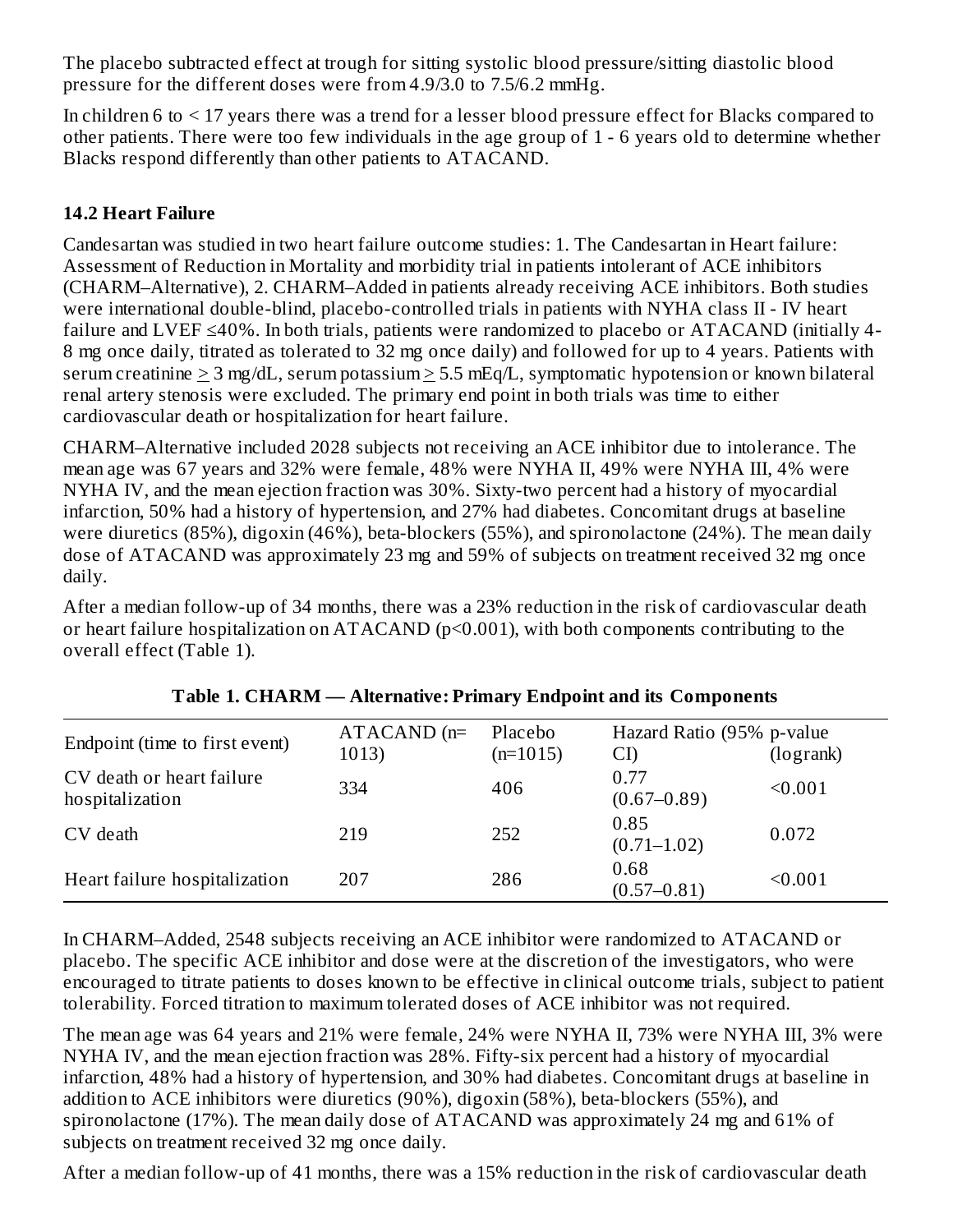or heart failure hospitalization on ATACAND (p=0.011), with both components contributing to the overall effect (Table 2). There was no evident relationship between dose of ACE inhibitor and the benefit of ATACAND.

| Endpoint (time to first event)               | <b>ATACAND</b> | Placebo    | Hazard Ratio (95% p-value |           |
|----------------------------------------------|----------------|------------|---------------------------|-----------|
|                                              | $(n=1276)$     | $(n=1272)$ | CI)                       | (logrank) |
| CV death or heart failure<br>hospitalization | 483            | 538        | $0.85(0.75-0.96)$         | 0.011     |
| CV death                                     | 302            | 347        | $0.84(0.72-0.98)$         | 0.029     |
| Heart failure hospitalization                | 309            | 356        | $0.83(0.71 - 0.96)$       | 0.014     |

#### **Table 2. CHARM — Added: Primary Endpoint and its Components**

In these two studies, the benefit of ATACAND in reducing the risk of CV death or heart failure hospitalization (18% p<0.001) was evident in major subgroups (see Figure), and in patients on other combinations of cardiovascular and heart failure treatments, including ACE inhibitors and beta-blockers.

### **Figure. CV Death or Heart Failure Hospitalization in Subgroups – LV Systolic Dysfunction Trials**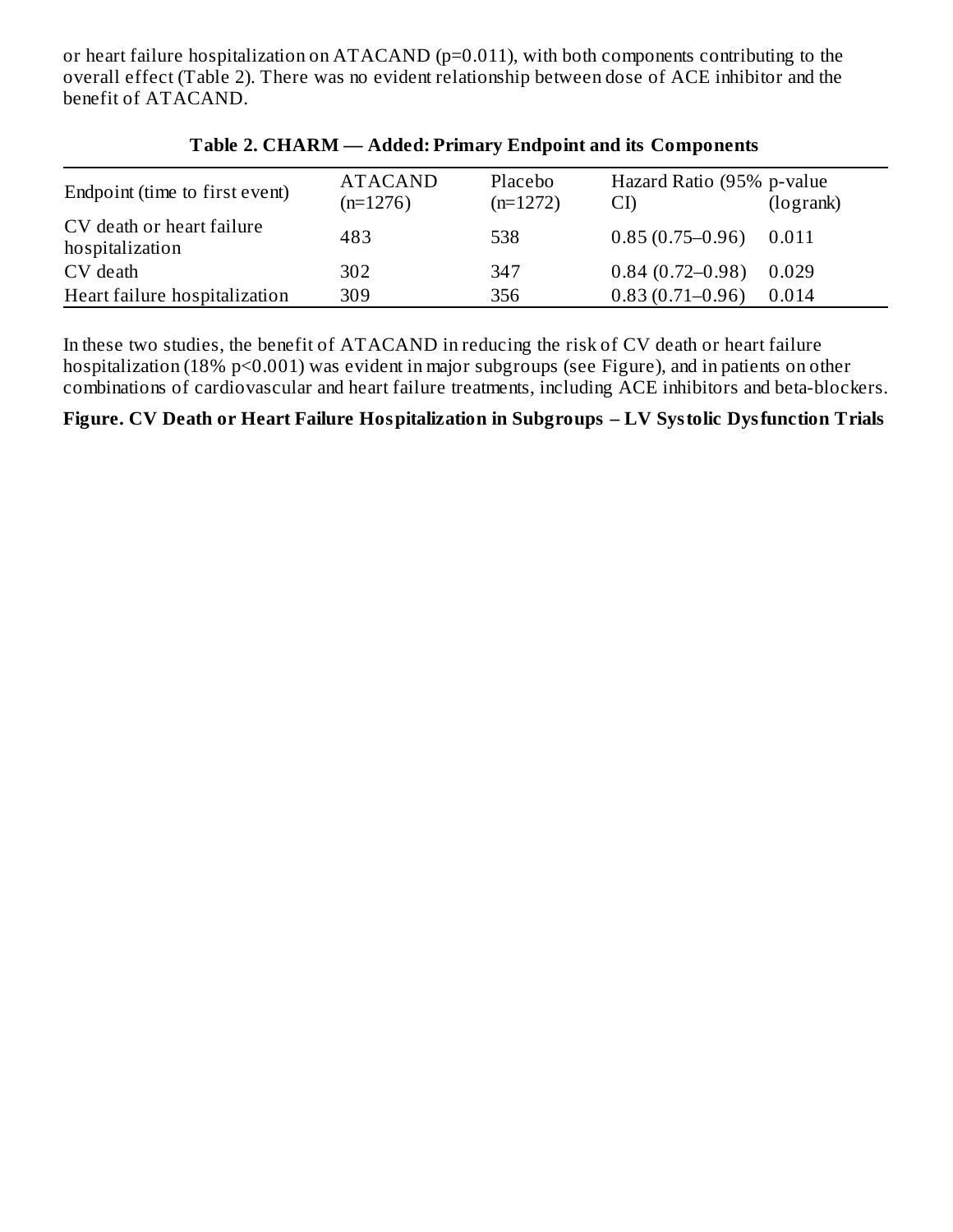#### **16 HOW SUPPLIED/STORAGE AND HANDLING**

No. 3782 — Tablets ATACAND, 4 mg, are white to off-white, circular/biconvex-shaped, non-filmcoated scored tablets, coded ACF on one side and 004 on the other. They are supplied as follows:

|    | Bottles of NDC 54868- |
|----|-----------------------|
| 30 | 5591-0                |

No. 3780 — Tablets ATACAND, 8 mg, are light pink, circular/biconvex-shaped, non-film-coated scored tablets, coded ACG on one side and 008 on the other. They are supplied as follows:

Bottles of NDC 54868- 30 5489-0

No. 3781 — Tablets ATACAND, 16 mg, are pink, circular/biconvex-shaped, non-film-coated scored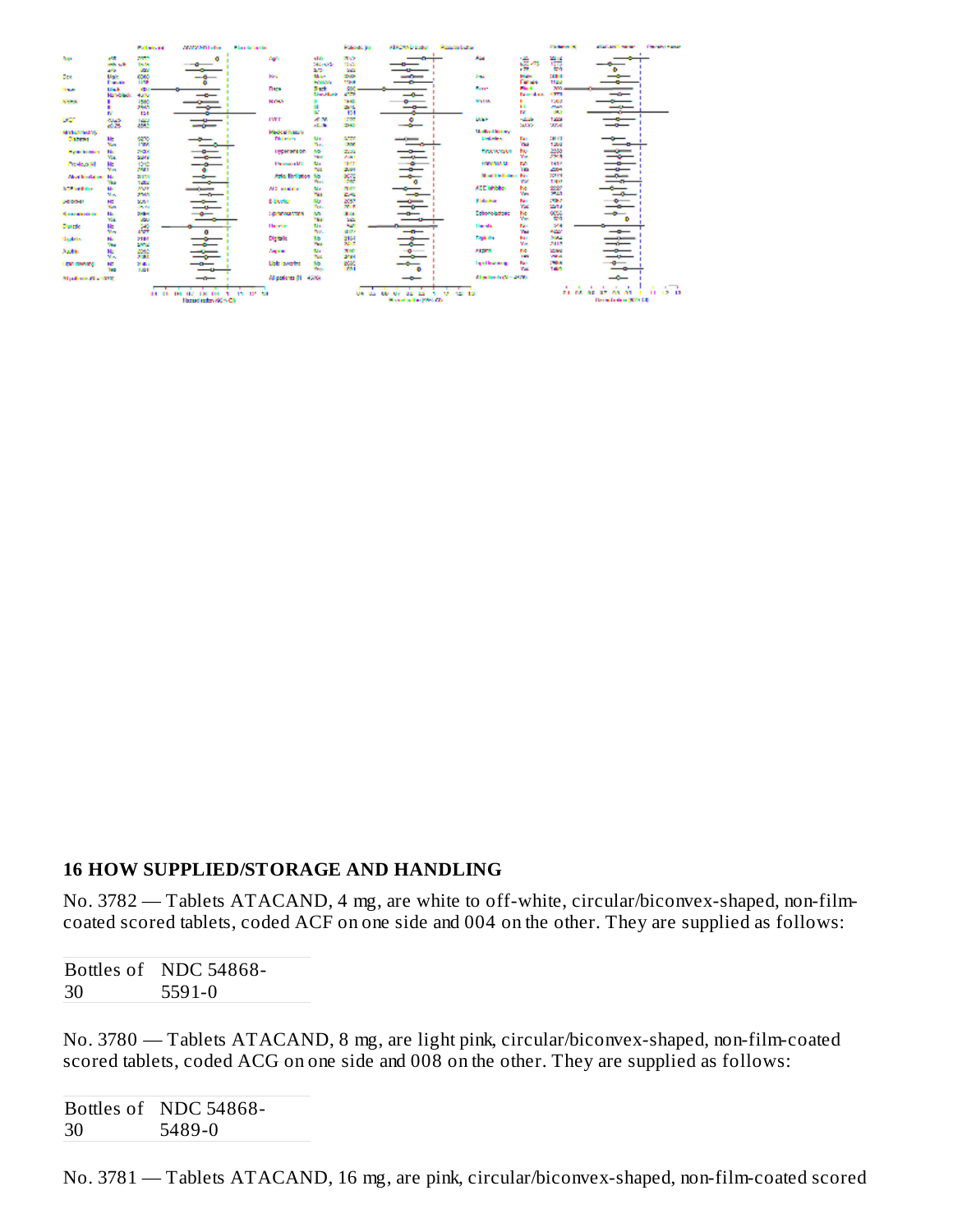tablets, coded ACH on one side and 016 on the other. They are supplied as follows:

Bottles of NDC 54868- 30 4413-0

No. 3791 — Tablets ATACAND, 32 mg, are pink, circular/biconvex-shaped, non-film-coated scored tablets, coded ACL on one side and 032 on the other. They are supplied as follows:

Bottles of NDC 54868- 30 4612-0

#### **Storage**

Store at 25°C (77°F); excursions permitted to 15-30°C (59-86°F) *[see USP Controlled Room Temperature].*Keep container tightly closed.

### **17 PATIENT COUNSELING INFORMATION**

*Pregnancy* – Female patients of childbearing age should be told about the consequences of second- and third-trimester exposure to drugs that act on the renin-angiotensin system, and they should also be told that these consequences do not appear to have resulted from intrauterine drug exposure that has been limited to the first trimester. These patients should be asked to report pregnancies to their physicians as soon as possible.

Post-menarche adolescents should be questioned on a regular basis as to changes in menstrual pattern and the possibility of pregnancy.

Manufactured under the license

from Takeda Pharmaceutical Company, Ltd.

by: AstraZeneca AB, S-151 85 Södertälje, Sweden

for: AstraZeneca LP, Wilmington, DE 19850

ATACAND is a trademark of the AstraZeneca group of companies.

Rev. 04/11

©AstraZeneca 2009

**Relabeling and Repackaging by:** Physicians Total Care, Inc. Tulsa, Oklahoma 74146

#### **PACKAGE LABEL.PRINCIPAL DISPLAY PANEL**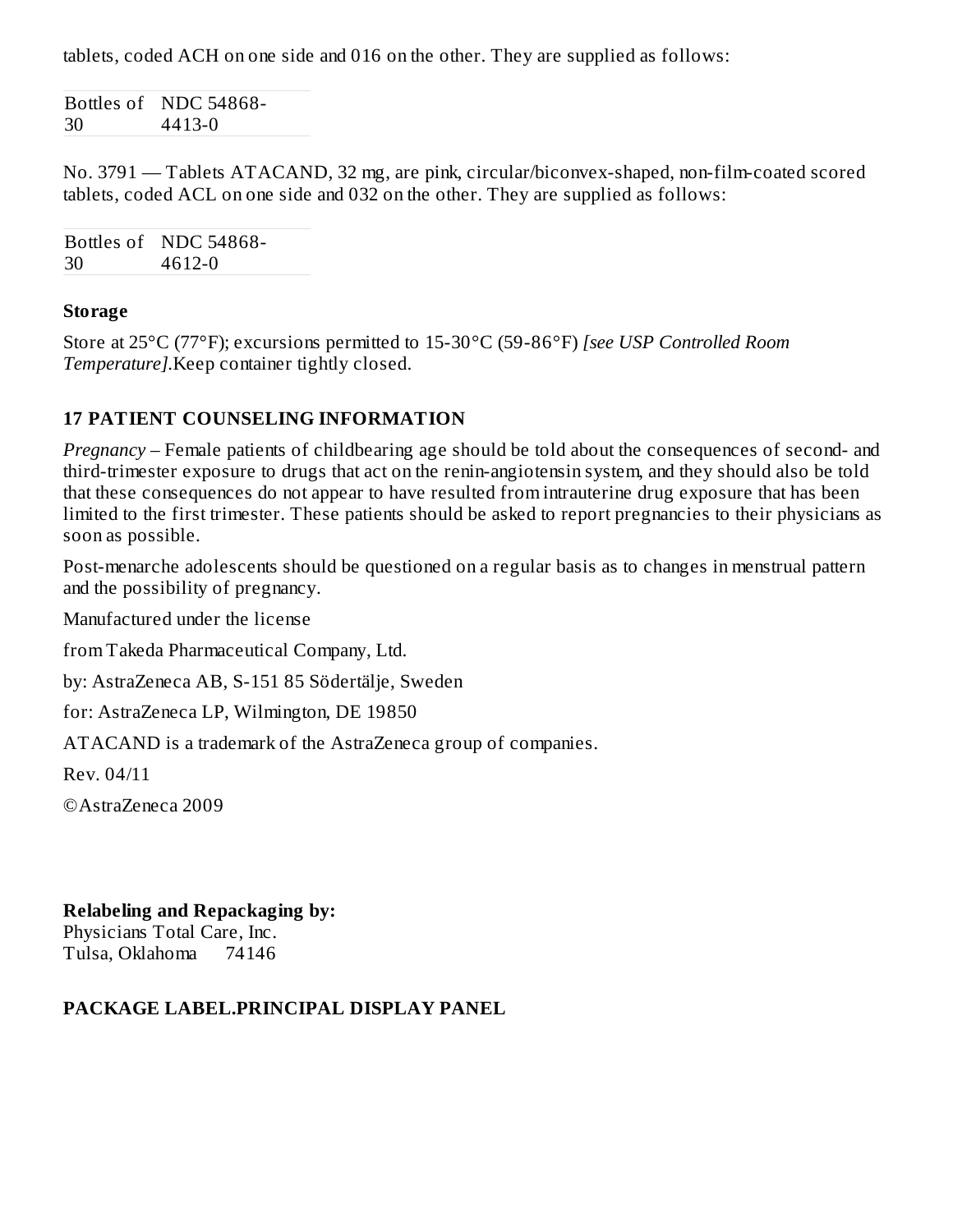





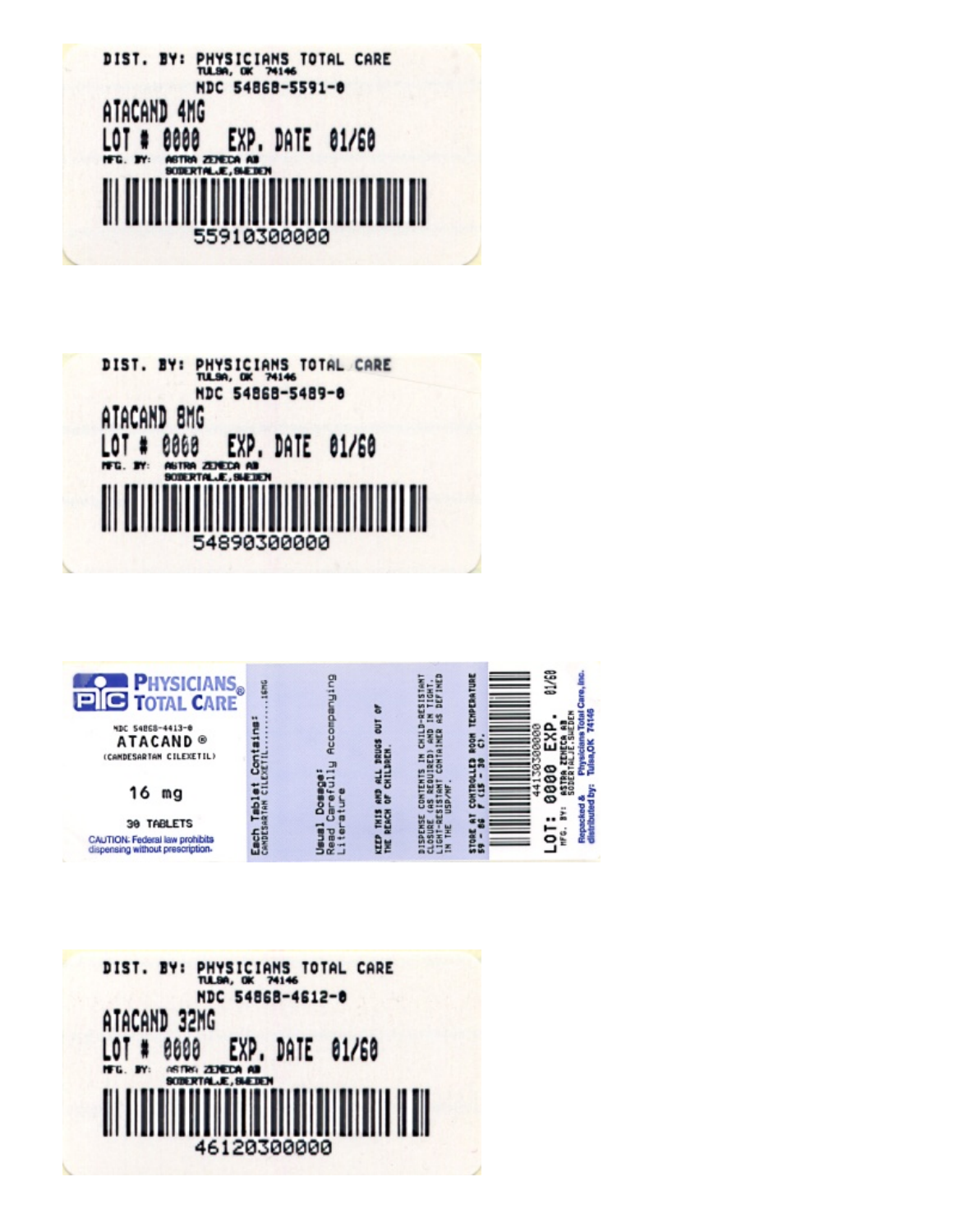# **ATACAND** candesartan cilexetil tablet **Product Information Product T ype** HUMAN PRESCRIPTION DRUG **Ite m Code (Source )** NDC:548 6 8 -559 1(NDC:0 18 6 -0 0 0 4) **Route of Administration** ORAL **Active Ingredient/Active Moiety Ingredient Name Basis of Strength Strength CANDESARTAN CILEXETIL** (UNII: R8 5M2X0D6 8 ) (CANDESARTAN - UNII:S8Q36MD2XX) CANDESARTAN CILEXETIL 4 mg **Inactive Ingredients Ingredient Name Strength POLYETHYLENE GLYCOLS** (UNII: 3WJQ0 SDW1A) **HYDROXYPROPYL CELLULOSE** (UNII: RFW2ET6 71P) **LACTOSE MONOHYDRATE** (UNII: EWQ57Q8 I5X) **STARCH, CORN** (UNII: O8 232NY3SJ) **CARBOXYMETHYLCELLULOSE CALCIUM** (UNII: UTY7PDF9 3L) **MAGNESIUM STEARATE** (UNII: 70 0 9 7M6 I30 ) **FERRIC OXIDE RED** (UNII: 1K0 9 F3G6 75) **Product Characteristics Color WHITE** (white to off-white) **Score 2** pieces **Shape** ROUND (circular biconvex shaped) **Size Size** 7mm **Flavor Imprint Code** ACF;0 0 4 **Contains Packaging # Item Code Package Description Marketing Start Date Marketing End Date 1** NDC:548 6 8 -559 1-0 30 in 1 BOTTLE **Marketing Information Marke ting Category Application Numbe r or Monograph Citation Marke ting Start Date Marke ting End Date** NDA NDA0 20 8 38 0 5/16 /20 0 6 0 6 /30 /20 11

**ATACAND**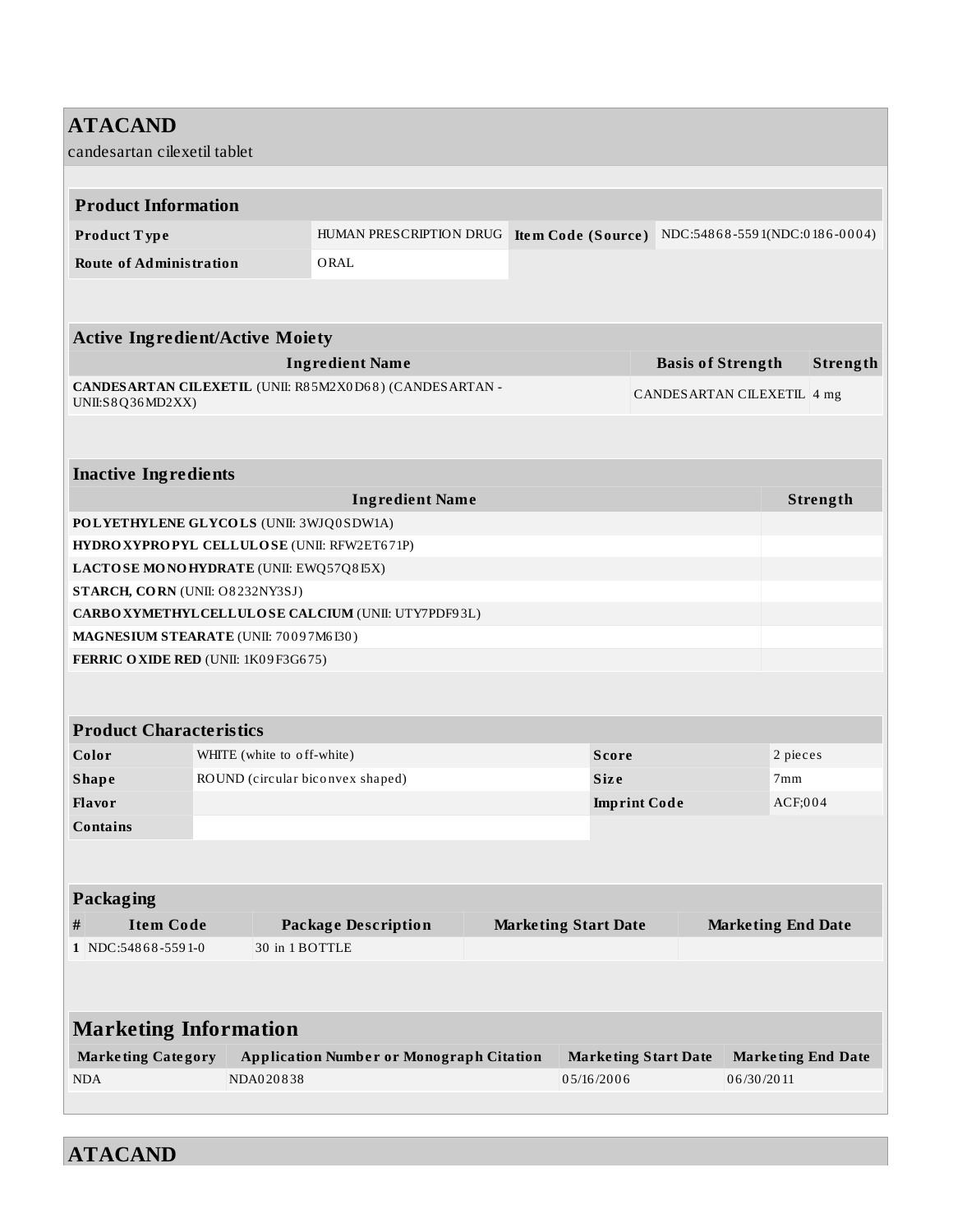| candesartan cilexetil tablet               |                                               |                                                         |  |                              |                     |                             |                               |          |
|--------------------------------------------|-----------------------------------------------|---------------------------------------------------------|--|------------------------------|---------------------|-----------------------------|-------------------------------|----------|
|                                            |                                               |                                                         |  |                              |                     |                             |                               |          |
| <b>Product Information</b>                 |                                               |                                                         |  |                              |                     |                             |                               |          |
| Product Type                               |                                               | <b>HUMAN PRESCRIPTION</b><br><b>DRUG</b>                |  | <b>Item Code</b><br>(Source) |                     |                             | NDC:54868-5489(NDC:0186-0008) |          |
| <b>Route of Administration</b>             |                                               | ORAL                                                    |  |                              |                     |                             |                               |          |
|                                            |                                               |                                                         |  |                              |                     |                             |                               |          |
| <b>Active Ingredient/Active Moiety</b>     |                                               |                                                         |  |                              |                     |                             |                               |          |
|                                            |                                               | <b>Ingredient Name</b>                                  |  |                              |                     | <b>Basis of Strength</b>    |                               | Strength |
| UNII:S8Q36MD2XX)                           |                                               | CANDESARTAN CILEXETIL (UNII: R85M2X0D68) (CANDESARTAN - |  |                              |                     |                             | CANDESARTAN CILEXETIL 8 mg    |          |
|                                            |                                               |                                                         |  |                              |                     |                             |                               |          |
| <b>Inactive Ingredients</b>                |                                               |                                                         |  |                              |                     |                             |                               |          |
|                                            |                                               | <b>Ingredient Name</b>                                  |  |                              |                     |                             |                               | Strength |
| POLYETHYLENE GLYCOLS (UNII: 3WJQ0SDW1A)    |                                               |                                                         |  |                              |                     |                             |                               |          |
| HYDROXYPROPYL CELLULOSE (UNII: RFW2ET671P) |                                               |                                                         |  |                              |                     |                             |                               |          |
| LACTOSE MONOHYDRATE (UNII: EWQ57Q8I5X)     |                                               |                                                         |  |                              |                     |                             |                               |          |
| STARCH, CORN (UNII: O8232NY3SJ)            |                                               |                                                         |  |                              |                     |                             |                               |          |
|                                            |                                               | CARBOXYMETHYLCELLULOSE CALCIUM (UNII: UTY7PDF93L)       |  |                              |                     |                             |                               |          |
| MAGNESIUM STEARATE (UNII: 70097M6I30)      |                                               |                                                         |  |                              |                     |                             |                               |          |
| FERRIC OXIDE RED (UNII: 1K09F3G675)        |                                               |                                                         |  |                              |                     |                             |                               |          |
|                                            |                                               |                                                         |  |                              |                     |                             |                               |          |
| <b>Product Characteristics</b>             |                                               |                                                         |  |                              |                     |                             |                               |          |
| Color                                      | PINK (light pink)<br><b>Score</b><br>2 pieces |                                                         |  |                              |                     |                             |                               |          |
| <b>Shape</b>                               | ROUND (circular biconvex-sharped)             |                                                         |  |                              | <b>Size</b>         |                             | 7 <sub>mm</sub>               |          |
| <b>Flavor</b>                              |                                               |                                                         |  |                              | <b>Imprint Code</b> |                             | ACG;008                       |          |
| <b>Contains</b>                            |                                               |                                                         |  |                              |                     |                             |                               |          |
|                                            |                                               |                                                         |  |                              |                     |                             |                               |          |
| Packaging                                  |                                               |                                                         |  |                              |                     |                             |                               |          |
| <b>Item Code</b><br>#                      |                                               | <b>Package Description</b>                              |  | <b>Marketing Start Date</b>  |                     |                             | <b>Marketing End Date</b>     |          |
| 1 NDC:54868-5489-0                         | 30 in 1 BOTTLE                                |                                                         |  |                              |                     |                             |                               |          |
|                                            |                                               |                                                         |  |                              |                     |                             |                               |          |
|                                            |                                               |                                                         |  |                              |                     |                             |                               |          |
| <b>Marketing Information</b>               |                                               |                                                         |  |                              |                     |                             |                               |          |
| <b>Marketing Category</b>                  |                                               | <b>Application Number or Monograph Citation</b>         |  |                              |                     | <b>Marketing Start Date</b> | <b>Marketing End Date</b>     |          |
| <b>NDA</b>                                 | NDA020838                                     |                                                         |  |                              | 05/01/2006          |                             | 06/30/2011                    |          |
|                                            |                                               |                                                         |  |                              |                     |                             |                               |          |
|                                            |                                               |                                                         |  |                              |                     |                             |                               |          |

# **ATACAND** candesartan cilexetil tablet **Product Information**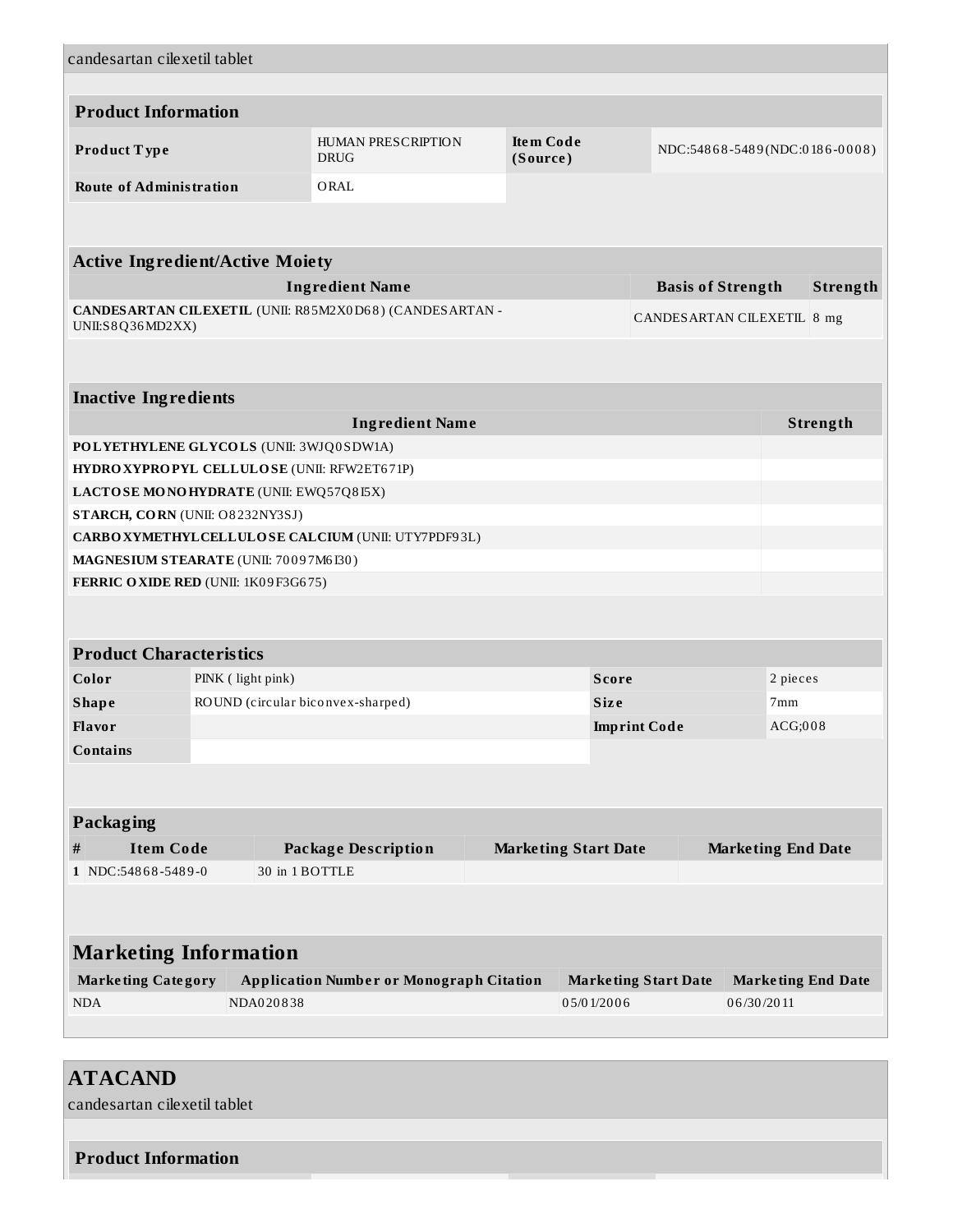| Product Type                            |             | HUMAN PRESCRIPTION DRUG Item Code (Source) NDC:54868-4413(NDC:0186-0016) |                             |                             |                           |                             |          |
|-----------------------------------------|-------------|--------------------------------------------------------------------------|-----------------------------|-----------------------------|---------------------------|-----------------------------|----------|
| <b>Route of Administration</b>          |             | ORAL                                                                     |                             |                             |                           |                             |          |
|                                         |             |                                                                          |                             |                             |                           |                             |          |
|                                         |             |                                                                          |                             |                             |                           |                             |          |
| <b>Active Ingredient/Active Moiety</b>  |             |                                                                          |                             |                             |                           |                             |          |
|                                         |             | <b>Ingredient Name</b>                                                   |                             |                             | <b>Basis of Strength</b>  |                             | Strength |
| UNII:S8Q36MD2XX)                        |             | CANDESARTAN CILEXETIL (UNII: R85M2X0D68) (CANDESARTAN -                  |                             |                             |                           | CANDESARTAN CILEXETIL 16 mg |          |
|                                         |             |                                                                          |                             |                             |                           |                             |          |
|                                         |             |                                                                          |                             |                             |                           |                             |          |
| <b>Inactive Ingredients</b>             |             |                                                                          |                             |                             |                           |                             |          |
|                                         |             | <b>Ingredient Name</b>                                                   |                             |                             |                           |                             | Strength |
| POLYETHYLENE GLYCOLS (UNII: 3WJQ0SDW1A) |             |                                                                          |                             |                             |                           |                             |          |
|                                         |             | HYDROXYPROPYL CELLULOSE (UNII: RFW2ET671P)                               |                             |                             |                           |                             |          |
| LACTOSE MONOHYDRATE (UNII: EWQ57Q8I5X)  |             |                                                                          |                             |                             |                           |                             |          |
| STARCH, CORN (UNII: O8232NY3SJ)         |             |                                                                          |                             |                             |                           |                             |          |
|                                         |             | CARBOXYMETHYLCELLULOSE CALCIUM (UNII: UTY7PDF93L)                        |                             |                             |                           |                             |          |
| MAGNESIUM STEARATE (UNII: 70097M6I30)   |             |                                                                          |                             |                             |                           |                             |          |
| FERRIC OXIDE RED (UNII: 1K09F3G675)     |             |                                                                          |                             |                             |                           |                             |          |
|                                         |             |                                                                          |                             |                             |                           |                             |          |
|                                         |             |                                                                          |                             |                             |                           |                             |          |
| <b>Product Characteristics</b>          |             |                                                                          |                             |                             |                           |                             |          |
| Color                                   | <b>PINK</b> |                                                                          |                             | <b>Score</b>                |                           |                             | 2 pieces |
| <b>Shape</b>                            |             | ROUND (circular biconvex shaped)                                         |                             | <b>Size</b>                 |                           | 7mm                         |          |
| Flavor                                  |             |                                                                          |                             |                             |                           | ACH;016                     |          |
| <b>Contains</b>                         |             |                                                                          |                             |                             |                           |                             |          |
|                                         |             |                                                                          |                             |                             |                           |                             |          |
|                                         |             |                                                                          |                             |                             |                           |                             |          |
| Packaging                               |             |                                                                          |                             |                             |                           |                             |          |
| $\#$<br><b>Item Code</b>                |             | <b>Package Description</b>                                               |                             | <b>Marketing Start Date</b> |                           | <b>Marketing End Date</b>   |          |
| 1 NDC:54868-4413-0                      |             | 30 in 1 BOTTLE                                                           |                             |                             |                           |                             |          |
|                                         |             |                                                                          |                             |                             |                           |                             |          |
|                                         |             |                                                                          |                             |                             |                           |                             |          |
|                                         |             |                                                                          |                             |                             |                           |                             |          |
| <b>Marketing Information</b>            |             |                                                                          |                             |                             |                           |                             |          |
| <b>Marketing Category</b>               |             | <b>Application Number or Monograph Citation</b>                          | <b>Marketing Start Date</b> |                             | <b>Marketing End Date</b> |                             |          |
| <b>NDA</b>                              | NDA020838   |                                                                          |                             | 11/21/2000                  |                           |                             |          |
|                                         |             |                                                                          |                             |                             |                           |                             |          |
|                                         |             |                                                                          |                             |                             |                           |                             |          |
| <b>ATACAND</b>                          |             |                                                                          |                             |                             |                           |                             |          |
| candesartan cilexetil tablet            |             |                                                                          |                             |                             |                           |                             |          |

| <b>Product Information</b>     |      |                                                                          |
|--------------------------------|------|--------------------------------------------------------------------------|
| <b>Product Type</b>            |      | HUMAN PRESCRIPTION DRUG Item Code (Source) NDC:54868-4612(NDC:0186-0032) |
| <b>Route of Administration</b> | ORAL |                                                                          |